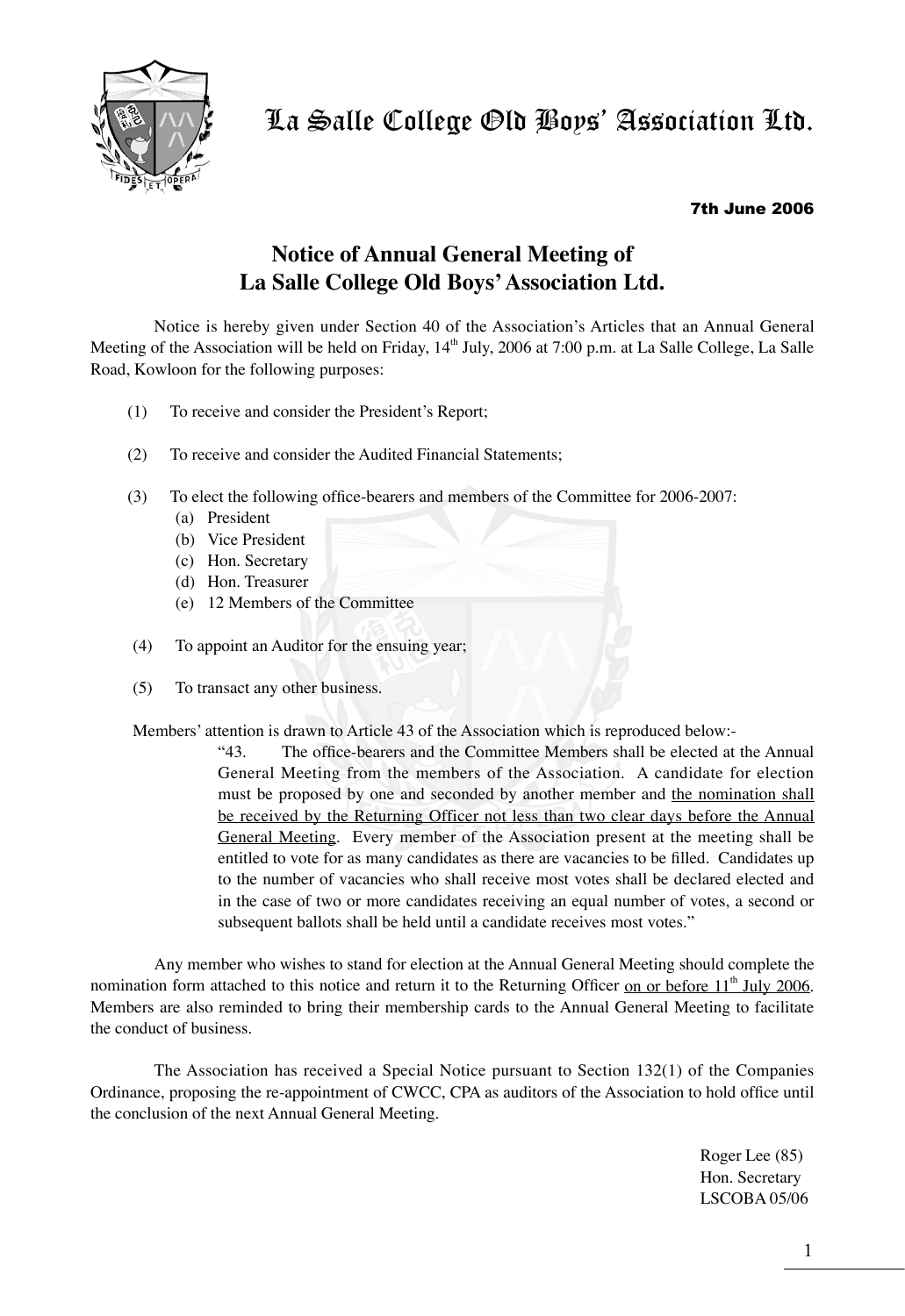

Dear Old Boys,

## **Message from the President of the LSCOBA**

This is my second term as the President of LSCOBA and I thank you for the continuous trust you have bestowed on me.

It is again an action and fun filled year which started with a visit to Los Angeles. The global LSCOBA conference was superbly organized by the Los Angeles Chapter and well attended by old boys from various parts of the world.

Locally we successfully defended The Christian Brothers' Cup after a tight final. The championship was decided by penalty kickoffs. There is always something that caters for different generations of old boys: building our fraternity through the bi-monthly professional network dinners, fun filled sports, joint school activities, reunions, student activities and development workshops, heritage programs, monthly happy hour in the Mariners' Club and hiking. Various special themes were organized in the happy hour and old boys kept closely in touch with one another, the school and the Brothers and teachers. Major events such as the Christmas Ball and the Spring Dinner were highly successful with a full house attendance. For the first time, OBA organized a movie night to celebrate Christmas together watching Harry Potters – The Goblets of Fire.

Current students are seeing more of us in career talks, interviewing skill workshop and sponsored community programs. We led a group of students to a remote village in China and explored the work of Brother David Liao. We helped to revitalize the Campus Race in school and built a stronger bond with our younger Lasallians.

There has been so much happening all the time that keeping it up is an overwhelming experience. This is not possible without a strong and devoted team. I must thank my committee and without their enthusiasm, loyalty and dedication, nothing can be materialized.

As we are approaching the  $75<sup>th</sup>$  anniversary of our Alma Mater, we know that there are challenging times ahead and the environment is much different from the good old days. But just as St John Baptist de LaSalle relied on the work and the conviction of each of the Brothers, so too, are we today a family in need of every Lasallian's involvement. At this current time, our old boys' association and its Chapters around the globe must create a stronger fraternity with powers of united action sufficient to solve problems beyond individual or local expertise.

I fully treasure this honor and opportunity to serve you. I hope that under the Divine guidance we have continued to strengthen the network and friendship among us.

> Dr Bernard Kong (76) President LSCOBA 05/06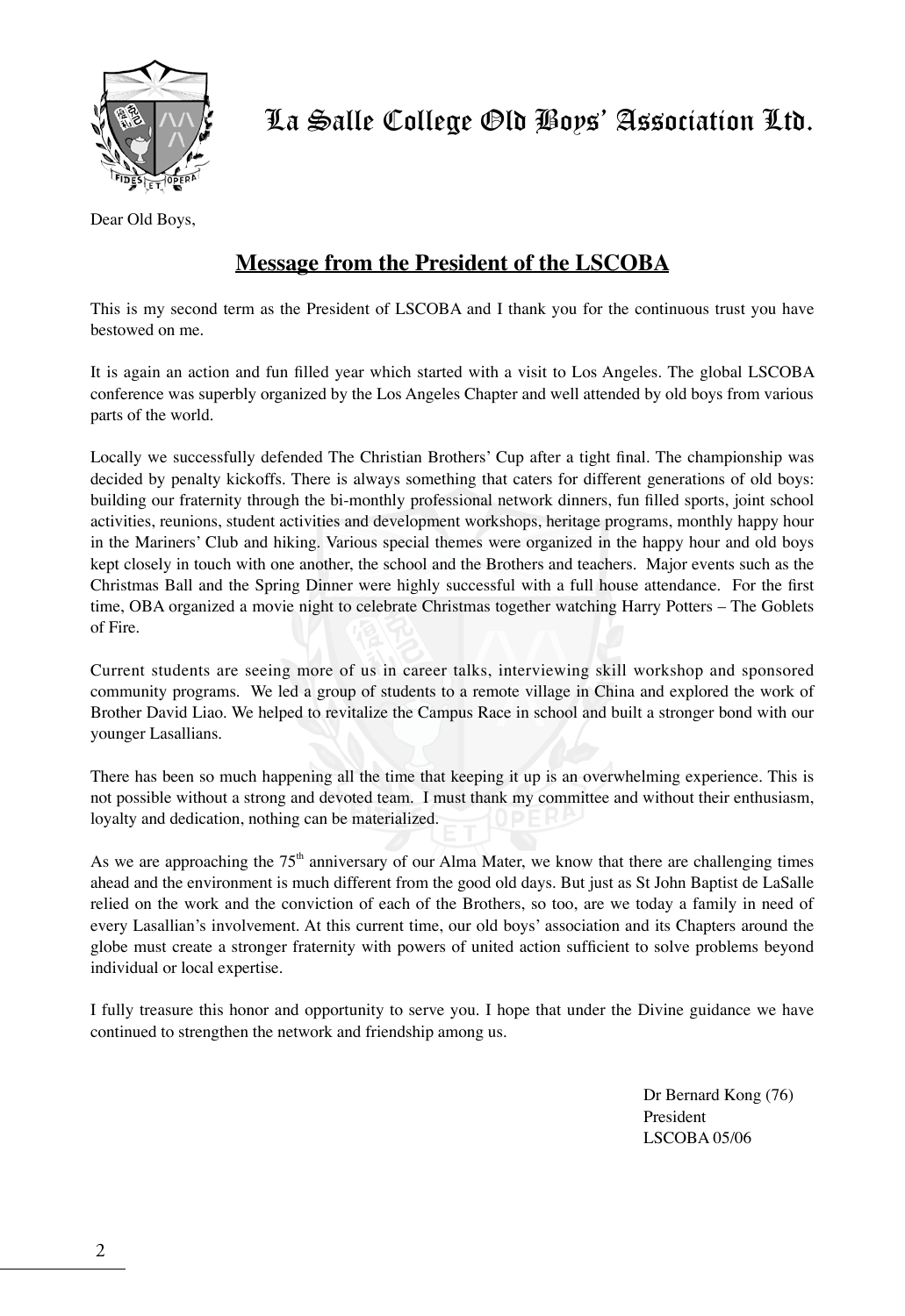

Ms. Fanny Leung c/o La Salle College 18 La Salle Road, Kowloon

| Dear Fanny,                                                                                 | LSCOBA – AGM Buffet Dinner, Friday, 14 <sup>th</sup> July 2006 |  |
|---------------------------------------------------------------------------------------------|----------------------------------------------------------------|--|
|                                                                                             |                                                                |  |
| I wish to attend the AGM Dinner and                                                         |                                                                |  |
| I enclose a cheque in favour of La Salle College Old Boys' Association Limited              |                                                                |  |
| <sub>or</sub>                                                                               |                                                                |  |
|                                                                                             |                                                                |  |
| (MM/YY) _______ for \$ _______ (\$150 per person) being payment for ______ person(s).       |                                                                |  |
|                                                                                             |                                                                |  |
|                                                                                             |                                                                |  |
|                                                                                             |                                                                |  |
|                                                                                             |                                                                |  |
|                                                                                             |                                                                |  |
|                                                                                             |                                                                |  |
| The Returning Officer of LSCOBA,                                                            | Date:                                                          |  |
| c/o La Salle College                                                                        |                                                                |  |
| 18, La Salle Road                                                                           |                                                                |  |
| Kowloon                                                                                     |                                                                |  |
|                                                                                             |                                                                |  |
| Dear Sir,                                                                                   |                                                                |  |
| Nomination for 2006-2007 Committee of LSCOBA OPER                                           |                                                                |  |
| We wish to nominate and second Mr.                                                          |                                                                |  |
| be President / Vice-President / Hon. Secretary / Hon. Treasurer / a Committee Member of the |                                                                |  |
| 2006-2007 Committee of the La Salle College Old Boys' Association Ltd.                      |                                                                |  |
| $Sigma:$ Signature:                                                                         |                                                                |  |
|                                                                                             | Seconder Name:                                                 |  |
| (Membership No.                                                                             | (Membership No.                                                |  |
| Consent by Nominee: I confirm that I am prepared to accept the nomination as stated above.  |                                                                |  |
|                                                                                             |                                                                |  |
|                                                                                             |                                                                |  |
|                                                                                             |                                                                |  |
|                                                                                             |                                                                |  |

*(Members may photocopy this page if necessary)*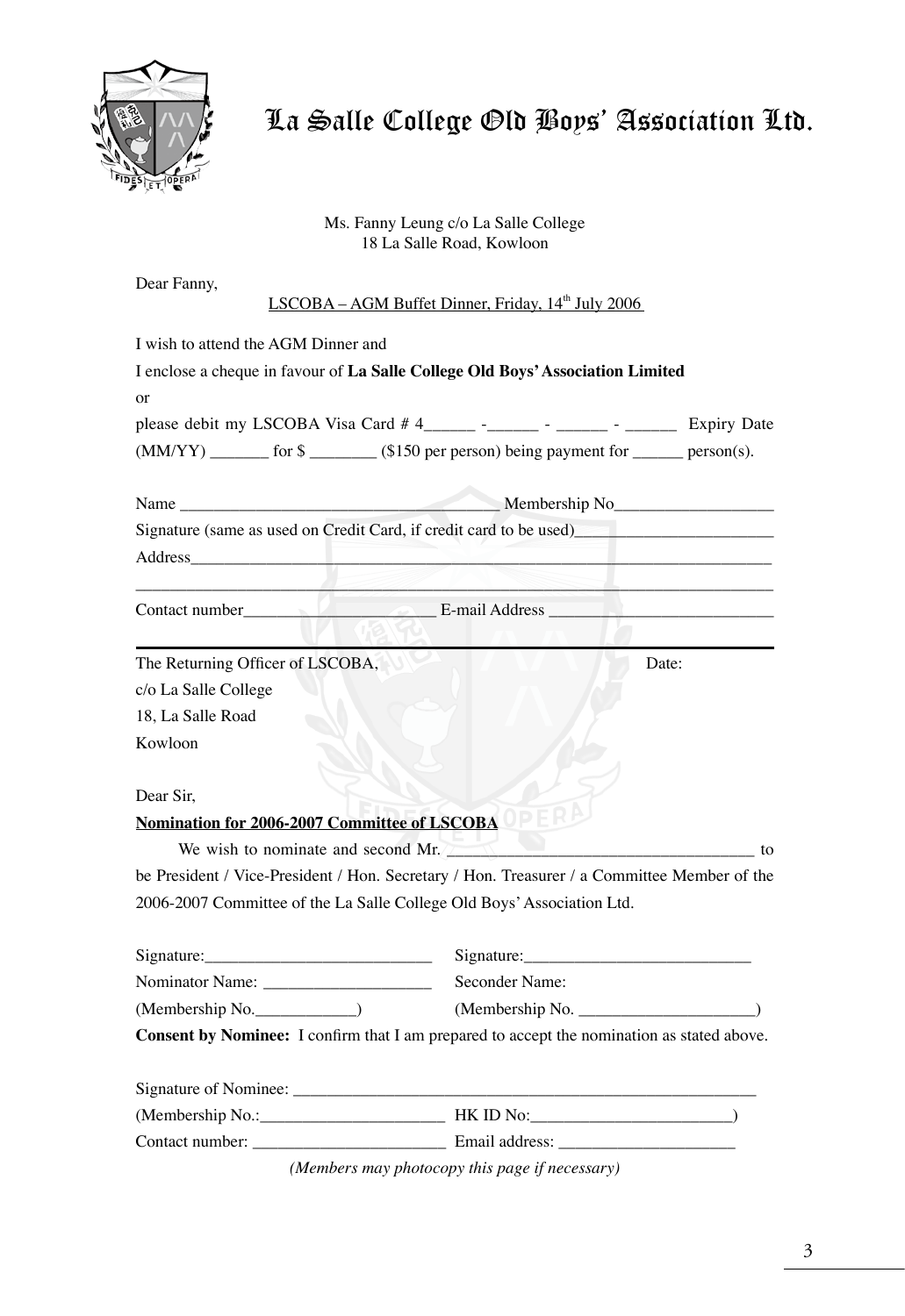

## **La Salle College Old Boys' Association Ltd. Annual Report 2005-2006**

## **The EGM & AGM**

The Extraordinary General Meeting (EGM) and Annual General Meeting (AGM) of LSCOBA were held on Friday, 15<sup>th</sup> July 2005 at the Large Lecture Theatre, La Salle College, Kowloon, Hong Kong and were attended by more than 80 members.

There were 5 proposed resolutions for discussion at the EGM and the final result was that Resolutions 1, 3 and 4 were passed, while Resolutions 2 and 5 were withdrawn and returned to the Constitutional Review Working Party for reconsideration. For a full report of the EGM, please visit http://www.lscoba.com/news/announcements/egm2005-report.html

#### **The Committee of LSCOBA 2005-2006**

| President                 | Dr Bernard Kong (1976)   |
|---------------------------|--------------------------|
| Vice President            | Mr Charles Chan (1977)   |
| <b>Honorary Secretary</b> | Mr Roger Lee (1985)      |
| <b>Honorary Treasurer</b> | Mr Alan Lui (1979)       |
| Immediate Past President  | Dr Robert Yuen (1971)    |
|                           |                          |
| Committee Members:        |                          |
| Mr Paul Wong (1976)       | Dr Jimmy Wong $(1979)$   |
| Mr KF Chan (1980)         | Mr Willie Wong (1984)    |
| Mr Mark Huang (1985)      | Dr Constantine Au (1987) |
| Mr Henry Nip (1988)       | Mr Herman Bo (1989)      |
| Mr Andrew Wong (1989)     | Mr Perry Chiu (1990)     |
| Mr Raymond Chung (1997)   | Mr Derek Lin (2001)      |
|                           |                          |
| Honorary Auditor:         | CWCC, CPA                |
|                           |                          |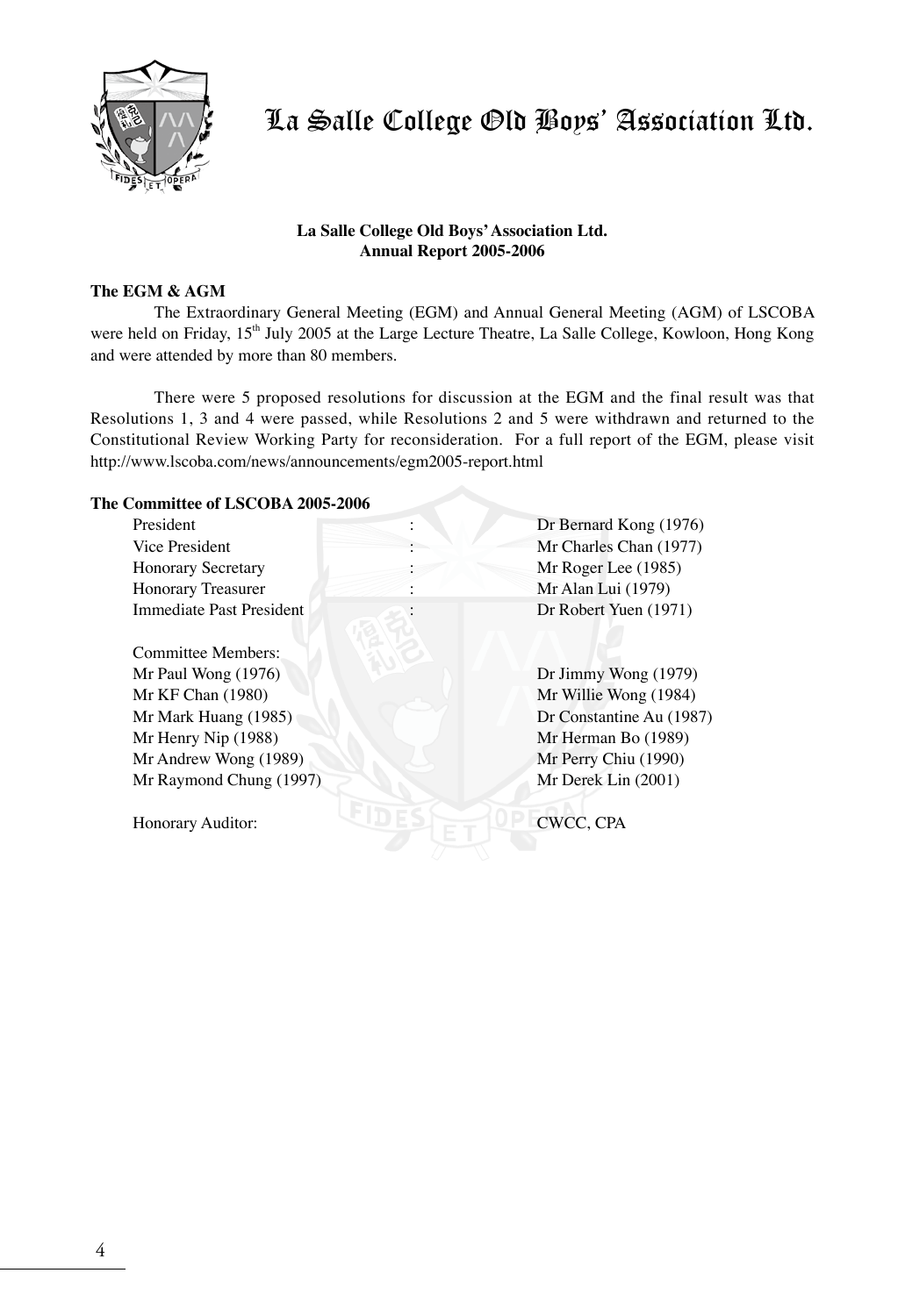

## **Major Events and Activities in 2005-2006**

*Certain events were held before the AGM of 2005 but were not included in the Annual Report of 2004-05. Hence, they are covered in this report.*

## **1. Admission of new members**

131 new members were admitted.

- **2. Alumni Development** [Convener: KF Chan (1980)]
- **2.1 Professional Networks:**

## **2.11 Conveners Meeting**

A meeting was held on 27 September 2005 attended by all the conveners in order to agree on the 2005/06 plan for the Professional Networks.

#### **2.12 Joint Professional Network Dinner Gatherings**

A total of four bi-monthly joint professional network dinner gatherings were held during the year, on 10 October 2005, 16 January 2006, 27 March 2006 and 15 May 2006. Guests of Honour in these events included Mr Paul Chow (1965), Professor Ho Lok Sang (1967), Dr Choi Kin (1965), Mr Peter Lo (1966), Professor Patrick Lau (1961), Mr Alan Chow (1977), Mr Ricky Lun (1980), Mr Lau Shing Hon (1965) and Mr Mark Tang (1955). The response to the gatherings was overwhelming.

## **2.13 Forming of Entertainment, Media and Advertisement (EMA) Network and A Class Section Network**

A preparatory meeting on the formation of these two networks was held on 12 October 2005 and 5 December 2005 respectively. Mr Ernie Corpus (1973) and Mr Leslie Ching (1980) (for the EMA Network), and Mr Sonny Sousa (1970) and Mr A de O'Sales (for the A Class Network) agreed to take the lead.

## **2.2 Class Reunions**

The class of 1965 held their  $40<sup>th</sup>$  anniversary reunion in November 2005 with a host of events over several days, ending with a major reunion dinner held in the school hall on 13 November. The class of 1980 held their 25th anniversary reunion on 19 November 2005. Both were attended by close to a hundred old boys, teachers and Brothers.

The class of 1955 also held a mini-reunion on 5 December 2005. Representatives from the LSCOBA were invited to the dinner.

## **2.3 Happy Hours** [PIC: George Ko (1955) and Bernard Kong (1976)]

The LSCOBA launched a regular Happy Hour gathering on the first Thursday of each month in the Mariners Club in Tsim Sha Tsui. While some of these were just get-togethers over drinks, some gatherings came with a theme. For instance, on 13 October 2005, the school was invited to introduce the Peer Counseling Scheme, and the gathering on 3 November 2005 was dedicated to the OBA Class Coordinators. On 1 December 2005, Mark Huang (1985) from the Heritage Subcommittee prepared a special presentation introducing school life on Perth Street between 1949 and 1959 through photos and personal sharings. Ex-teachers–cum-senior old boys like Mr Henry Lau , Mr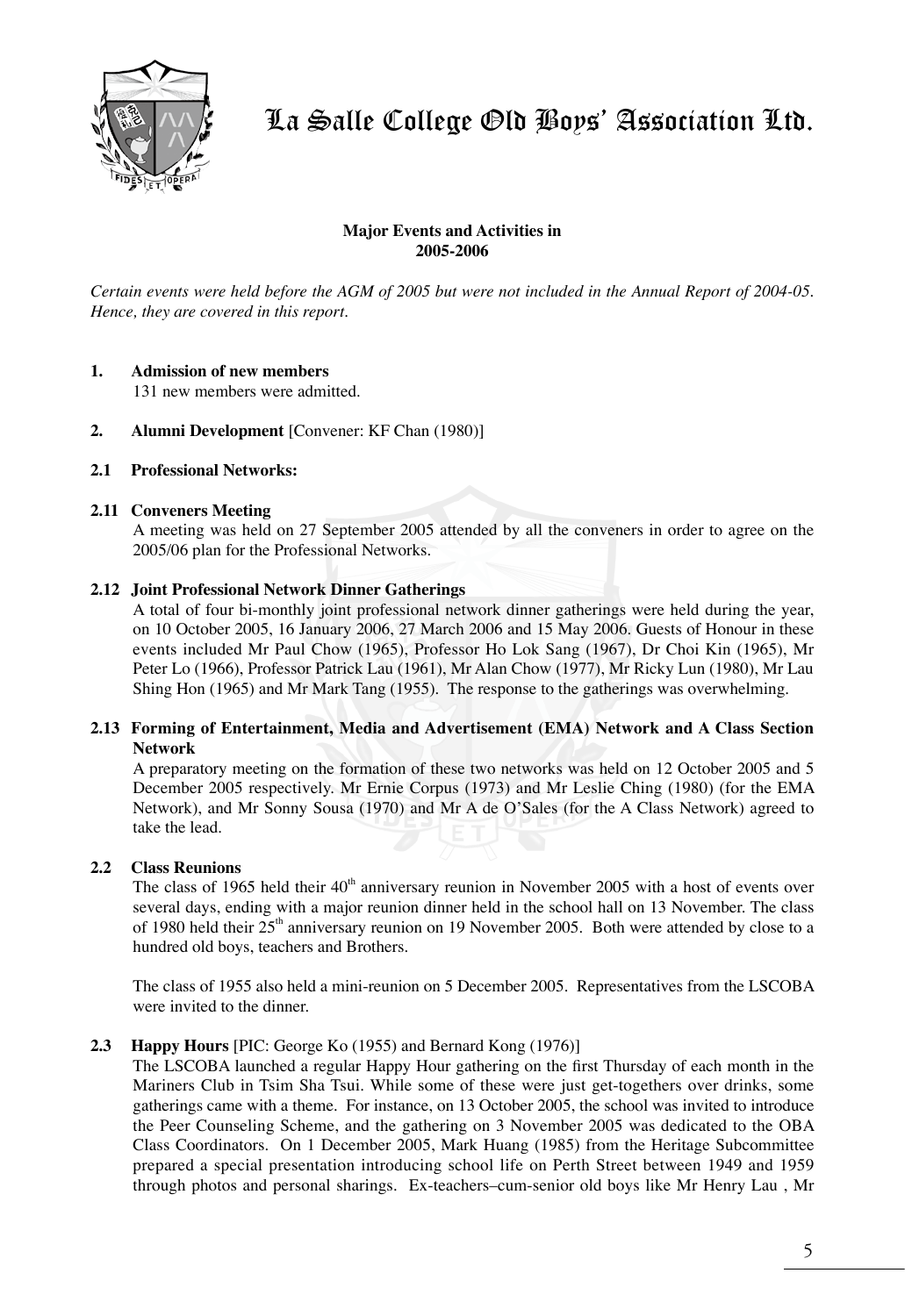

Sau Lai Chiu joined, and several prominent old boys who have retired from the limelight, including Mr Hui Yin Fat (1953) also showed up.

- **3. Communication** [Convener: Willie Wong (1984)]
- **3.1 Newsletter** [Co-coordinators: KF Chan (1980), TC Chu (1971), Lawrence Ng (1977) & Willie Wong (1984)]

Three issues were published in October 2005, January 2006 and April 2006. The final issue would be published in June 2006.

## **3.2 OBA Online Calendar**

With the assistance from the Webteam, the OBA Online Calendar went live in December 2005, giving a new channel for old boys to keep track of OBA's activities on the OBA website.

**4. Credit Card** [Convener: Derek Lin (2001)]

## **4.1 LSCOBA Visa Card**

The LSCOBA launched the credit card program in December 2004, with the aim of generating extra funding for the support of student scholarships, activities, and school development programmes. For every dollar spent on the card, Wing Hang Bank will donate 0.3% to LSCOBA. In addition, the Bank will donate \$150 to our quest with every principal card issued. Over \$120,000 was generated up to April 2006.

## **4.2 Movie Night** [PIC: Derek Lin (2001) & Roger Lee (1985)]

A Movie Night was held on  $27<sup>th</sup>$  December 2005 at the JP Causeway Bay Cinema, featuring the hit movie "Harry Potter and the Goblet of Fire". Over 350 old boys, students, parents and teachers enjoyed the movie together. It was the first time for LSCOBA to organize such an event to share the happiness amongst Lasallians over Christmas. Free tickets were given to new principal cardholders of the LSCOBA Visa Card or existing cardholders who's spending reached a specified target during the promotional period.

**5. Financial Affairs** [Convener: Alan Lui (1979) & PIC of Finance Subcom: Jimmy Wong (1979)]

## **5.1 Cash Flow Management**

Cash flow of LSCOBA was planned and monitored carefully so that more surplus cash was placed in fixed deposit accounts to earn higher interest income.

## **5.2 Budgetary Control**

The system of budgetary control was reinforced for all events and expenditures.

## **6. Heritage** [Convener: Mark Huang (1985)]

## **6.1 Grave Sweeping**

The OBA organized a visit to the mausoleum and gravesites of our deceased de La Salle Brothers in St .Michael's Catholic Cemetery, Happy Valley on 29 April 2006.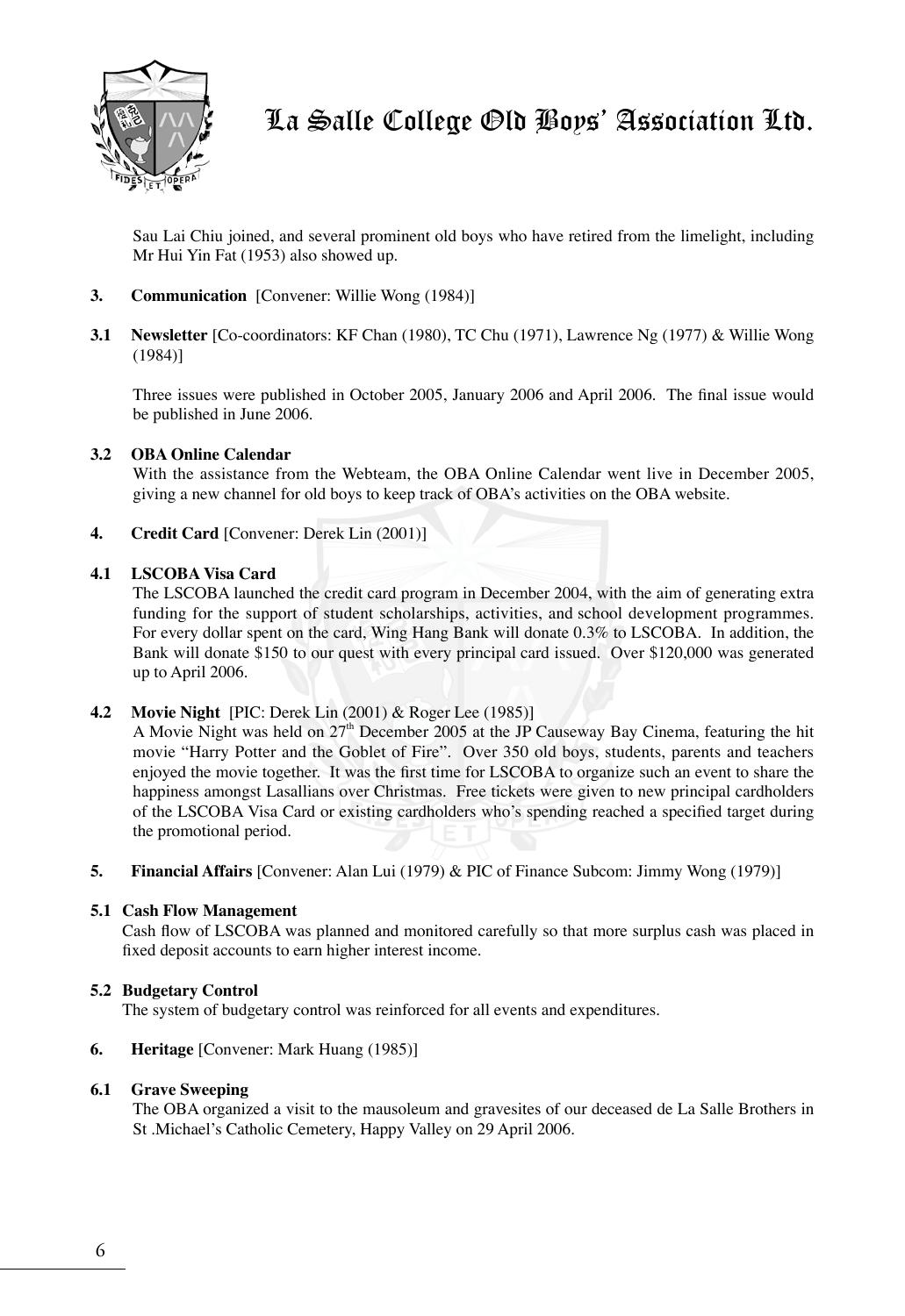

## **6.2 Heritage Centres**

Visits were made to Ying Wah College and La Salle's Heritage Centre on 6 May 2006.

## **6.3 Preparation of a publication on the history of LSC and LSPS**

The school endorsed the OBA's proposal to compile a book documenting the history of La Salle College, to be published in 2007 to coincide with the  $75<sup>th</sup>$  Anniversary of LSC, and the Subcommittee is actively carrying out research and the composition of the book.

## **6.4 "Days in Perth Street" Presentation**

A presentation of the school's "Days in Perth Street" to old boys was held during the Happy Hour gathering on 1 December 2005. See point 2.3 for details.

**7. Souvenirs** [Convener: Raymond Chung (1997)]

## **7.1 LSCOBA T-shirt**

A new LSCOBA T-shirt in three designs, namely "Alumni", "Athletics" and "Soccer", was launched at the Spring Dinner 2006. Over 300 pieces have been sold.

**7.2 LSCOBA Bow-tie** [Coordinator: Henry Nip (1988)]

LSCOBA Bow-ties (pre-tied and self-tie), with the school crest embroidered, were launched at the Christmas Ball 2005.

- **8. Sports [Convener: Herman Bo (1989)]**
- **8.1 Golf Tournament** [PIC: Roger Wong (1975)]

## 8.1.1 **2005 Autumn Golf Tournament**

34 old boys took part in this event on 11 November 2005 held at the new Shenzhen Firestone Public Golf Club.

## 8.1.2 **2006 Spring Golf Tournament**

The event was held on 19 May 2006 at Huizhou Lakefront Golf Club, attended by 35 old boys.

**8.2 Christian Brothers' Cup (CBC)** – [PIC: Herman Bo (1989) and Raymond Chung (1997)]

Old boy teams from Chan Sui Ki (La Salle) College, Chong Gene Hang College, De La Salle Secondary School, La Salle College, St. Joseph's College and Ying Wah College joined the twoday soccer tournament on 7 and 28 August 2005. Under the training by our ex-PE Master, Mr. Cheung Ting Por and with Mr. Lee Sai Wing (1981) as captain, the LSCOBA team captured the Championship again and retained the Lasallian Cup. Thanks to Mr. Wilfred Ng (1981) and Mr. Sunny Cheung (1985) for donating the tournament souvenirs and covering the cost for the catering.

**8.3 Soccer** [PIC: Raymond Chung (1997)]

## 8.3.1 **Training with the School Soccer Team**

Six LSCOBA Soccer League teams played pre-season friendly games with the school's A and B Grade soccer teams in August and September 2005, as part of their preparation for Inter-school Soccer Competitions.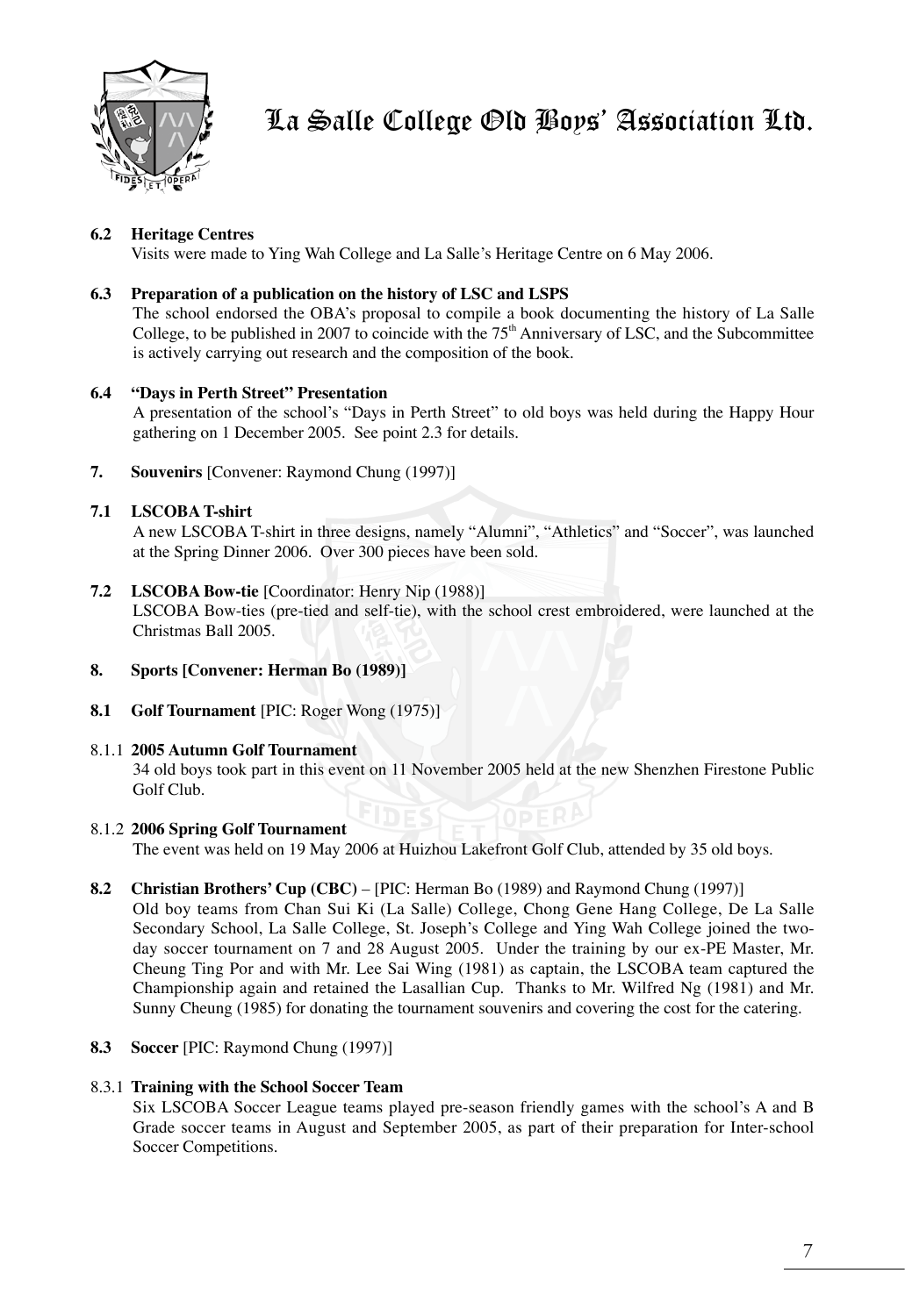

## 8.3.2 **The LSCOBA 7-a-side Tournament**

Eight teams participated in the tournament, completing for the Dome Challenge Cup and Quad Challenge Cup on 23 and 30 October 2005.

## 8.3.3 **The LSCOBA Soccer League**

24 teams participated in the annual soccer league in two divisions, namely the Premier Division and Division One. The season was kicked off on 13 November 2005.

## 8.3.4 **The Brother Aimar Challenge Shield**

24 teams participated in knock-out event which was kicked off on 11 June 2006. The grouping was drawn by Bro. Patrick.

## **8.4 Basketball** [PIC: Gerald Huang (1988)]

The season started on 4 December 2005. Six old boy teams and one team formed by old boys of Chan Sui Ki (La Salle) College participated in the league.

## **8.5 Online Booking of Sports Facilities**

With the help of web team, online booking of various sports facilities (badminton, table tennis, tennis, soccer and squash) was introduced on 1 April 2006. Starting from then, members were able to place their bookings via email.

#### **9. Participation in School Events and Lasallian Family Events**

## **9.1 Campus Race 2006**

The Race, organised by the La Salle College Athletics Club and sponsored by the LSCOBA, was held after the 5th period on 4 May 2006. Students from Forms 1 to 4 and Form 6 took part in the inter-class 8 x 200m relay races for each Form. Two teams of teachers also competed with the Form 6 classes in the final race which was the highlight of the event.

A group of old boys and Mr. T.P. Cheung also attended to support the event. The students and teachers all enjoyed this new event and hopefully it will become an annual event at La Salle.

## **9.2 Visit to Brothers during Chinese New Year**

OBA Committee members, their family and friends visited the Brothers at their quarters on the  $5<sup>th</sup>$ floor of the school building during the Chinese New Year.

## **9.3 Mid-Autumn Poolside BBQ**

OBA Committee members together with LSCPTA organized a Mid-Autumn pool side BBQ with the Brothers on 15 September 2005.

## **9.4 Opening Mass of the School Year and Blessing of School Extension**

OBA Committee members attended the Opening Mass of the School Year on 7 September 2005 together with representatives from the La Salle Foundation and LSCPTA. A ceremony was held after the mass to bless our new school extension.

## **9.5 LSCOBA World Conference 2005 – Los Angeles**

The LSCOBA 2005 World Conference was held in the Pacific Palms Conference Resort in the City of Industry, California and was kicked-off by a pre-conference Grand Canyon Bus Tour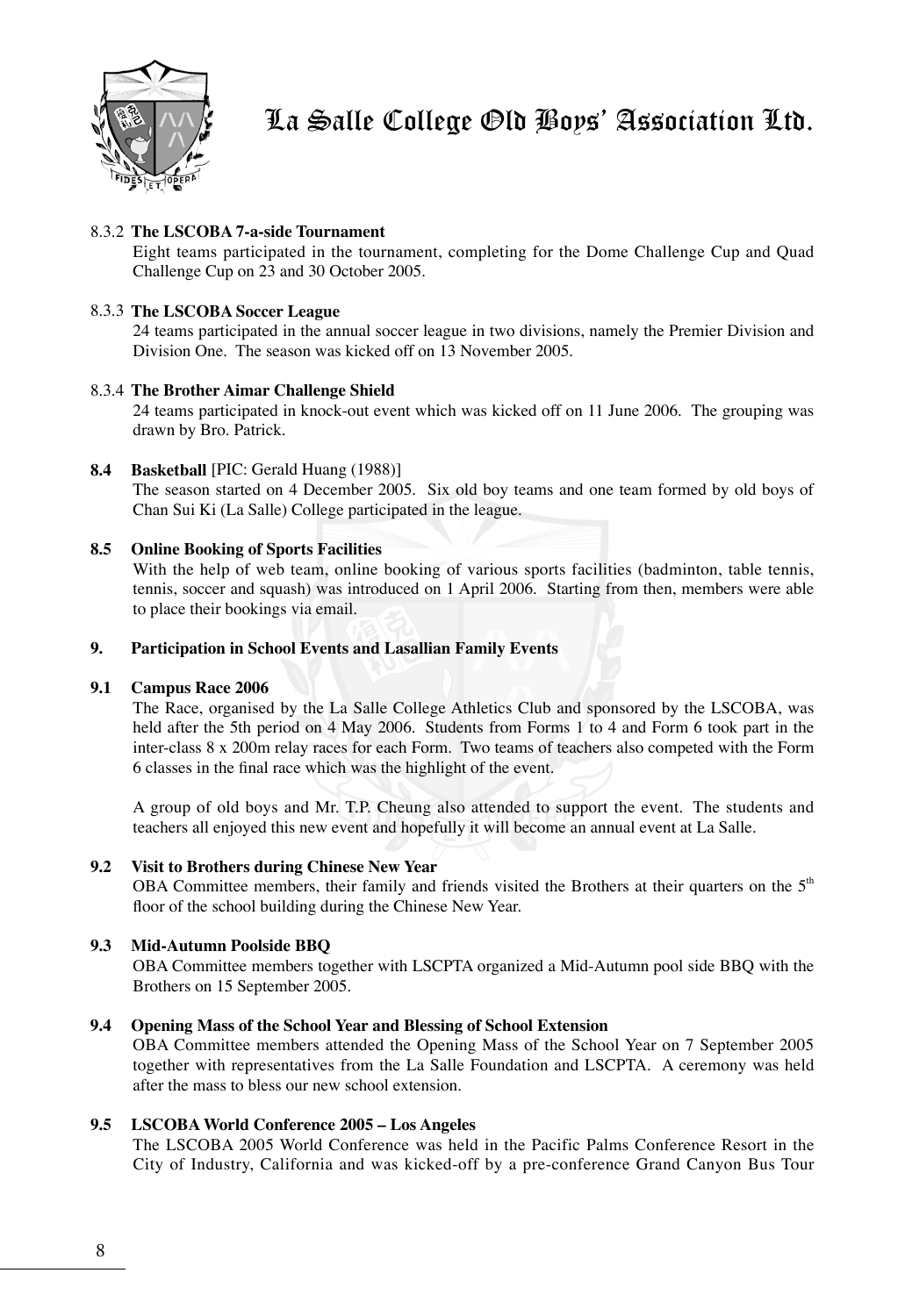

on 28 July 2005. Dr. Paul Lau, the school Principal, Mr TP Cheung, our former Sports Master, together with alumni from Hong Kong, Edmonton, New York/New Jersey, San Francisco, Toronto, Vancouver, Southern California, Arizona, Boston, Chicago, Las Vegas, Seattle, San Diego, Texas and Washington D.C. attended this 4-day conference.

## **9.6 La Salle Study Centre - Changjiao Village 17-18 April 2006**

A total of seventeen old boys, Brothers, PTA members, students and teachers made a trip to Changjiao Village, China, on 17 to 18 April 2006 to visit the La Salle Study Centre. LSCOBA used the Credit Card Program Fund to sponsor eight students for this trip. All visitors learned much about how the children studied in a less favorable environment and also about this education group led by Bro. David. The group talked to the students and realized that they have mastered basic skills in English and computer usage. The children were keen in learning, smart, polite, cheerful and friendly.

## **10. Participation in Public Events**

## **10.1 Oxfam Trailwalker 2005** [PIC: Eddie Yip (1980)] Four Lasallians represented LSCOBA in this annual event held on 11 to 13 November 2005.

**10.2 Standard Chartered Marathon 2006** [PIC: Raymond Chung (1997)]

A group of old boys participated in the 10km, Half-Marathon and Marathon on 12 February 2006, wearing the school athletics jersey.

- **11. Recreation** [Convener: Charles Chan (1977)]
- **11.1 Christmas Ball** [PIC: Charles Chan (1977)]

The Christmas Ball was held on 23 December 2005 at the Hong Kong Convention & Exhibition Centre (HKCEC) with the theme "A Lasallian Night in Hollywood". More than 300 old boys and guests who attended the gala ball received a "Hollywood style" welcome with red carpet entrance, clicking cameras and flashing lights. The guest MC was Ursula Wong, daughter of the late Dr. James Wong (1958).

## **11.2 Spring Dinner** [PIC: Roger Lee (1985)]

The Year of the Dog (2006) Spring Dinner was held on 10 March 2006 at Ho Choi Banquet and Seafood Restaurant in Wanchai. With the record high of 38 tables, the sold out night was attended by nearly 500 old boys, students, teachers, Brothers and guests. Among the many programs, the President of LSCOBA presented a gift to the retiring Vice-Principal Mr Peter Chiu (1964) who has been serving the alma mater for over twenty-seven years.

**12. Student Affairs** [Convener: Constantine Au (1987)]

## **12.1 Meeting with the Committee Members of the Student Association**

Henry Nip (1988), Derek Lin (2001), Richard Woo (1987), Andrew Wong (1989) and Constantine Au (1987) held a dinner meeting with SA President, Gilbert Chua (2005) and his committee members on 30 August 2005. Ideas were exchanged on how the LSCOBA could participate in the development of Student Association.

## **12.2 Form 6 Orientation Camp**

Henry Nip (1988), Derek Lin (2001), Clement Chan (1987), Kan Man Fai (1966) and Constantine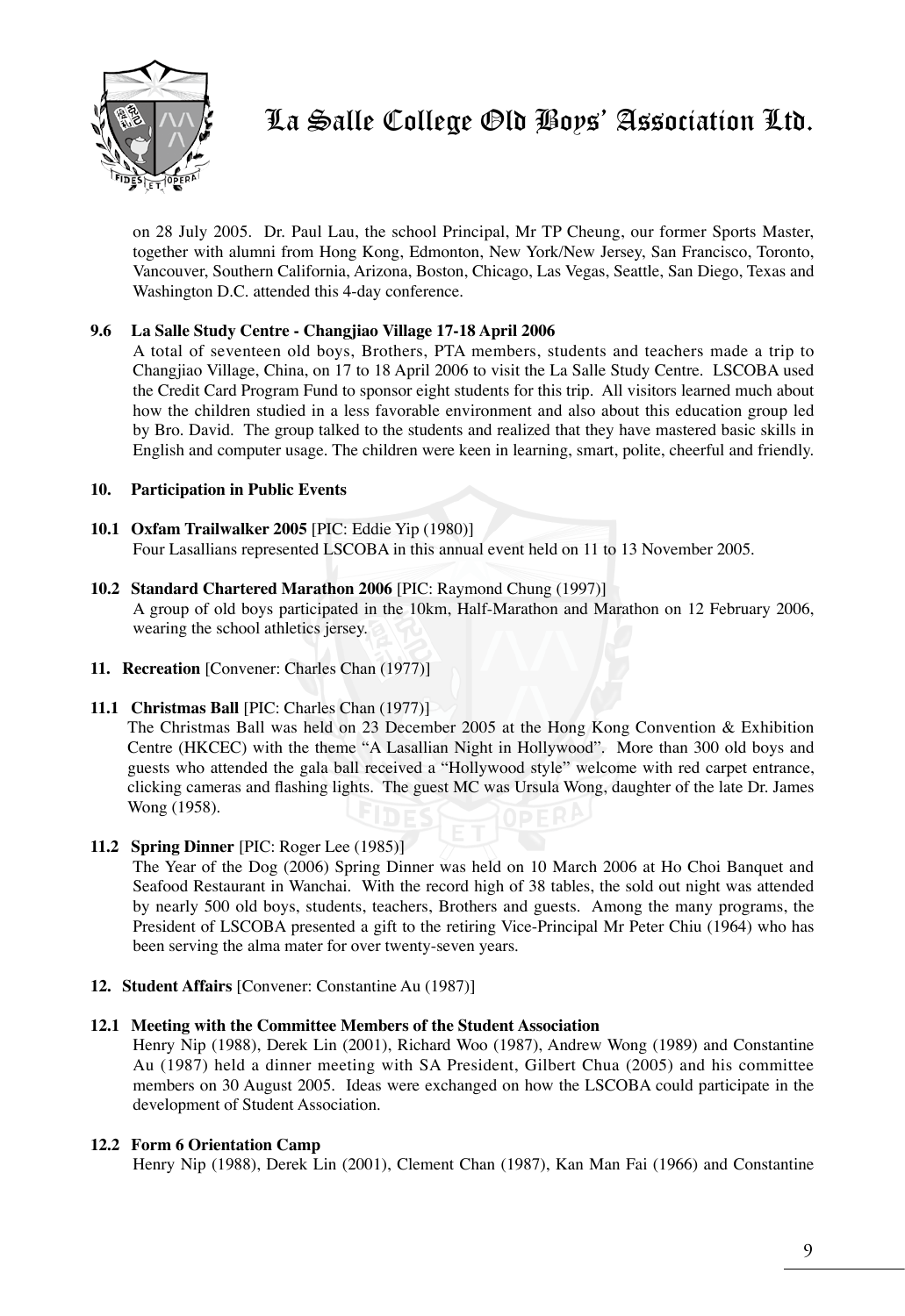

Au (1987) visited the Form 6 Orientation Camp on 16 September 2005. Many of the students joined the LSCOBA on the spot. The old boys shared with them some insights on career and school life.

## **12.3 Old Boys' Library**

The Old Boys' Library aimed to widen the horizon of the student of LSC. Old boys with different backgrounds were invited to talk and offer sharings with the school's students. George Law (1966) and TC Chu (1971) spent an afternoon on 15 October 2005 sharing with a group of Form 3 students about their experiences in Singapore, USA and Canada.

**12.4 Careers Week** [Co-coordinators: Ms. Cecilia Tang, Harry Chu (1987), and Constantine Au (1987)] Old boys visited our students during lunch time from 17 to 21 October 2005 and shared with them on various topics like University Admissions and Career Pathways.

## **12.5 Open House of the Student Affairs Subcommittee**

The First Open House of the Student Affairs Subcommittee was held on 18 January 2006. A number of old boys attended. Patrick Chan (1977) attended on behalf of the PTA, together with teachers Mr. Chan Tong and Mr. Sin Man Fai. We spent three hours discussing the topic- "How old boys can participate in student development?" All the participants agreed that this is a common platform for communication among different sectors of our LSC family. Another Open House was held on 24 May 2006.

## **12.6 Visiting the boys at Lunar New Year Fair**

Students of LSC set up a stall at the Lunar New Year Fair at Fa Hui Park from 24 to 27 January 2006. A few old boys visited them and offered them support. Promotion of the stall was made through our website at www.lscoba.com.

## **12.7 Interview Workshop for F6 Students**

Constantine Au (1987) conducted an interview workshop on 15 February 2006 for Form 6 students who have been offered interviews from medical schools.

## **12.8 Medical stalls at LSC Fun Day** [PIC: Constantine Au (1987)]

Old boy doctors set up two medical stations for conducting free physical examinations at LSC Fun Day on 26 February 2006. An endoscopic station was set up as a game station, where participants could have a taste of doing an endoscopic surgery. Old boy medical students managed these stations under supervision from old boy doctors.

## **12.9 Talk on US Studies**

Chris Wong (1965) shared his experiences as a high school teacher in Chicago with our students at LSC on 12 April 2006. Chris has been a Chinese bilingual teacher in the second largest public high school in Chicago for more than 9 years. Boys and parents enjoyed the talk very much.

## **12.10 Community Services**

Two sessions of community services were held.

## **1st Event**

| Date:  | 4 May 2006                             |
|--------|----------------------------------------|
| Time:  | $2:30$ p.m. $-4:00$ p.m.               |
| Venue: | TWHG Ma Hing Chau Elderly Home, Shatin |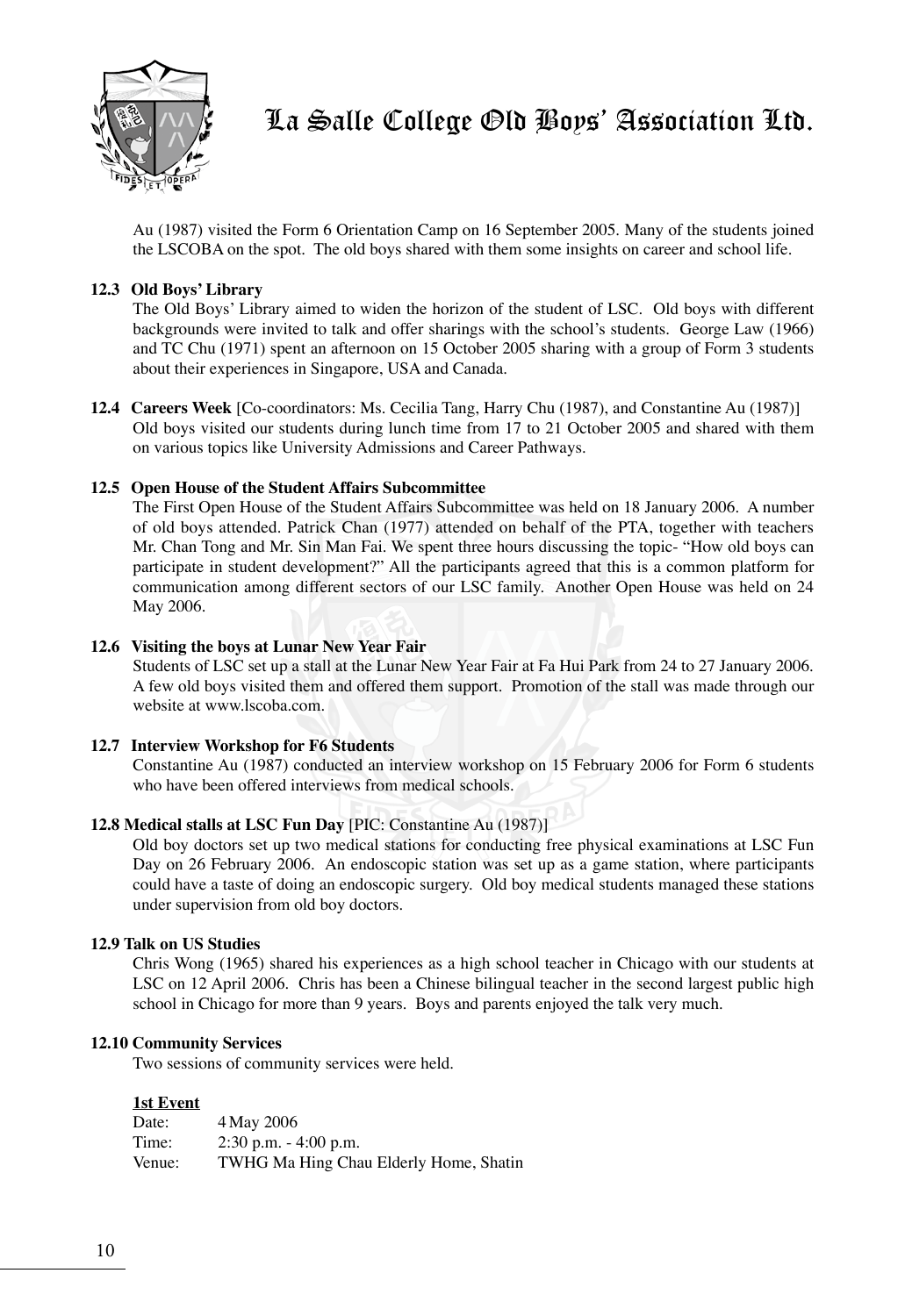

## **2nd Event**

| Date:  | 6 May 2006                                    |
|--------|-----------------------------------------------|
| Time:  | $2:30$ p.m. $-4:00$ p.m.                      |
| Venue: | Caritas Lai King Community Centre, Kwai Chung |

Mr. Jim Sin, an old boy-cum-teacher supervised these two events. The boys not only entertained the participants with their songs and performance, they also took an active role in organizing the two events.

## **12.11 Interview Workshop for F.7 boys** [PIC: Constantine Au (1987)]

At the workshop held 6 May 2006, Ms. Cecilia Tang opened the program by giving a brief summary on the importance of dress code, posture etc. Then five mock interviews were held, each conduced by an old boy who was serving in a university together with an old boy who excels in his field of career. A review session followed each mock interview. About 100 boys attended the event.

## **12.12 Visit of the Institute of Digestive Disease, CUHK**

The newly formed institute is a collaborative effort between gastrointestinal physicians and surgeons. It aims is to educate the general public in Hong Kong on GI diseases. Dr. Philip Chiu (1987), Associate Professor at the Department of Surgery, CUHK, kindly invited our boys to visit this institute on 8 May 2006. Over 20 boys attended.

**13. Young Members** [Convener: Henry Nip (1988)]

## **13.1 Hiking**

Old boys from different years participated with their families in the hiking from Kowloon Reservoir to Lion Rock on 27 November 2005.

## **13.2 LSPS Fun Day**

The Young Members Section set up a computer game table at the LSCOBA booth on 19 December 2005.

## **13.3 Gathering of the Photographic Group** [PIC: Henry Nip (1988) & Andrew Wong (1989)]

Mr. Andrew Wong (1989), a professional photographer, explained the basic skills on 21 January 2006 in phototaking, followed by a workshop for the participants to practice the newly acquired skills.

## **13.4 Chinese New Year Hiking**

A hiking was organized on the Maclehose Trail for the Youth Group to celebrate the Year of the Dog on 30 January 2006.

## **13.5 Shadowing Program (LSC Summer Enhancement Program)**

An entirely new concept for the students, a mentor system will be launched to help offer insights on various professions and to assist students to foresee their future career path. The program is scheduled to be held on 13 to 14 July 2006.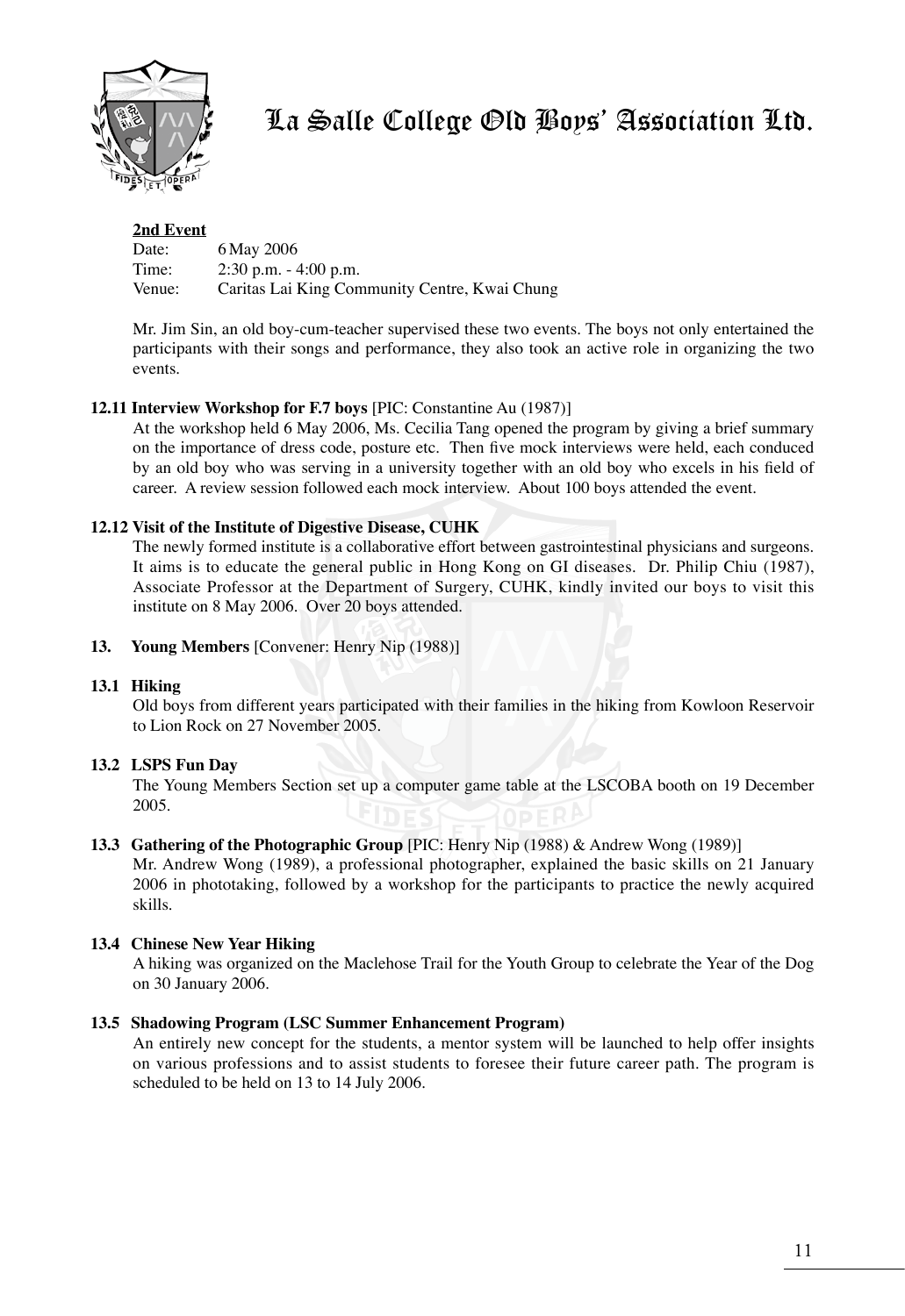

## **Appendix I – Acknowledgement**

The LSCOBA would like to thank the members of the OBA for their valuable support to the various events. Thanks also to all teachers, friends, and students who were involved.

## **Appendix II – Statistics**

The total number of registered members were 5,367 as of 7 June 2006. The composition and geographical distribution are shown below:



F5 Graduation Year Identified from database: 2,593 Unknown: 2,774



Country of Residence Identified from database: 1,785 Unknown: 3,582

Note: LSCOBA plans to update the membership data in our directory during summer 2006.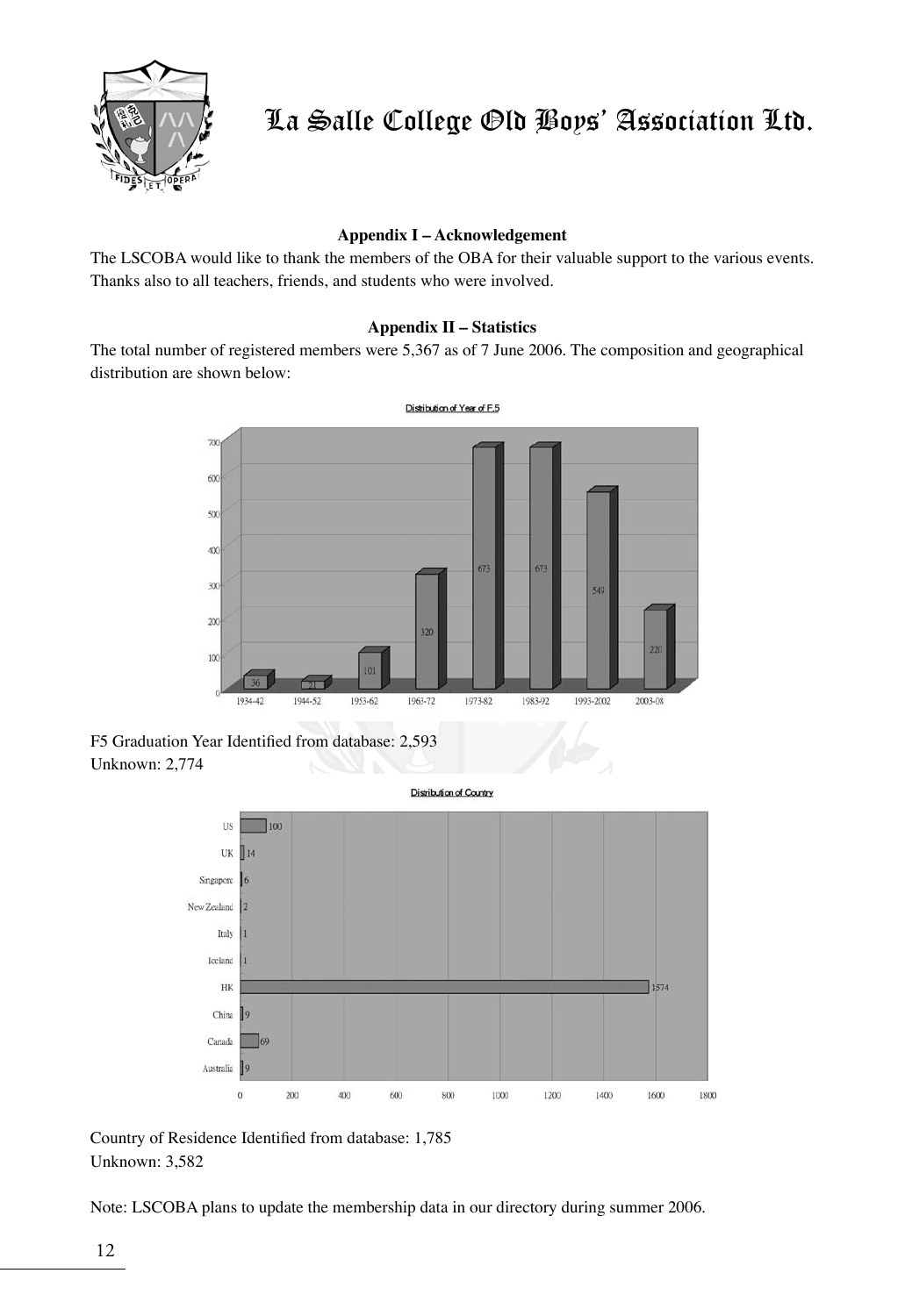

## **LA SALLE COLLEGE OLD BOYS' ASSOCIATION LIMITED (incorporated in Hong Kong and limited by guarantee)**

## **AUDITORS' REPORT AND FINANCIAL STATEMENTS FOR THE YEAR ENDED MARCH 31, 2006**

## **AUDITORS' REPORT TO THE MEMBERS OF LA SALLE COLLEGE OLD BOYS' ASSOCIATION LIMITED (incorporated in Hong Kong and limited by guarantee)**

We have audited the financial statements in this report which have been prepared in accordance with accounting principles generally accepted in Hong Kong.

## **Respective responsibilities of directors and auditors**

The Companies Ordinance requires the directors to prepare financial statements which give a true and fair view. In preparing financial statements which give a true and fair view it is fundamental that appropriate accounting policies are selected and applied consistently.

It is our responsibility to form an independent opinion, based on our audit, on those financial statements and to report our opinion solely to you, as a body, in accordance with section 141 of the Companies Ordinance, and for no other purpose. We do not assume responsibility towards or accept liability to any other person for the contents of this report.

## **Basis of opinion**

We conducted our audit in accordance with Statements of Auditing Standards issued by the Hong Kong Institute of Certified Public Accountants. An audit includes examination, on a test basis, of evidence relevant to the amounts and disclosures in the financial statements. It also includes an assessment of the significant estimates and judgments made by the directors in the preparation of the financial statements, and of whether the accounting policies are appropriate to the circumstances of the Association, consistently applied and adequately disclosed.

We planned and performed our audit so as to obtain all the information and explanations which we considered necessary in order to provide us with sufficient evidence to give reasonable assurance as to whether the financial statements are free from material misstatement. In forming our opinion we also evaluated the overall adequacy of the presentation of information in the financial statements. We believe that our audit provides a reasonable basis for our opinion.

## **Opinion**

In our opinion the financial statements give a true and fair view of the state of the affairs of the Association as at March 31, 2006 and of its surplus and cash flow for the year then ended and have been properly prepared in accordance with the Companies Ordinance.

**CWCC** Certified Public Accountants HONG KONG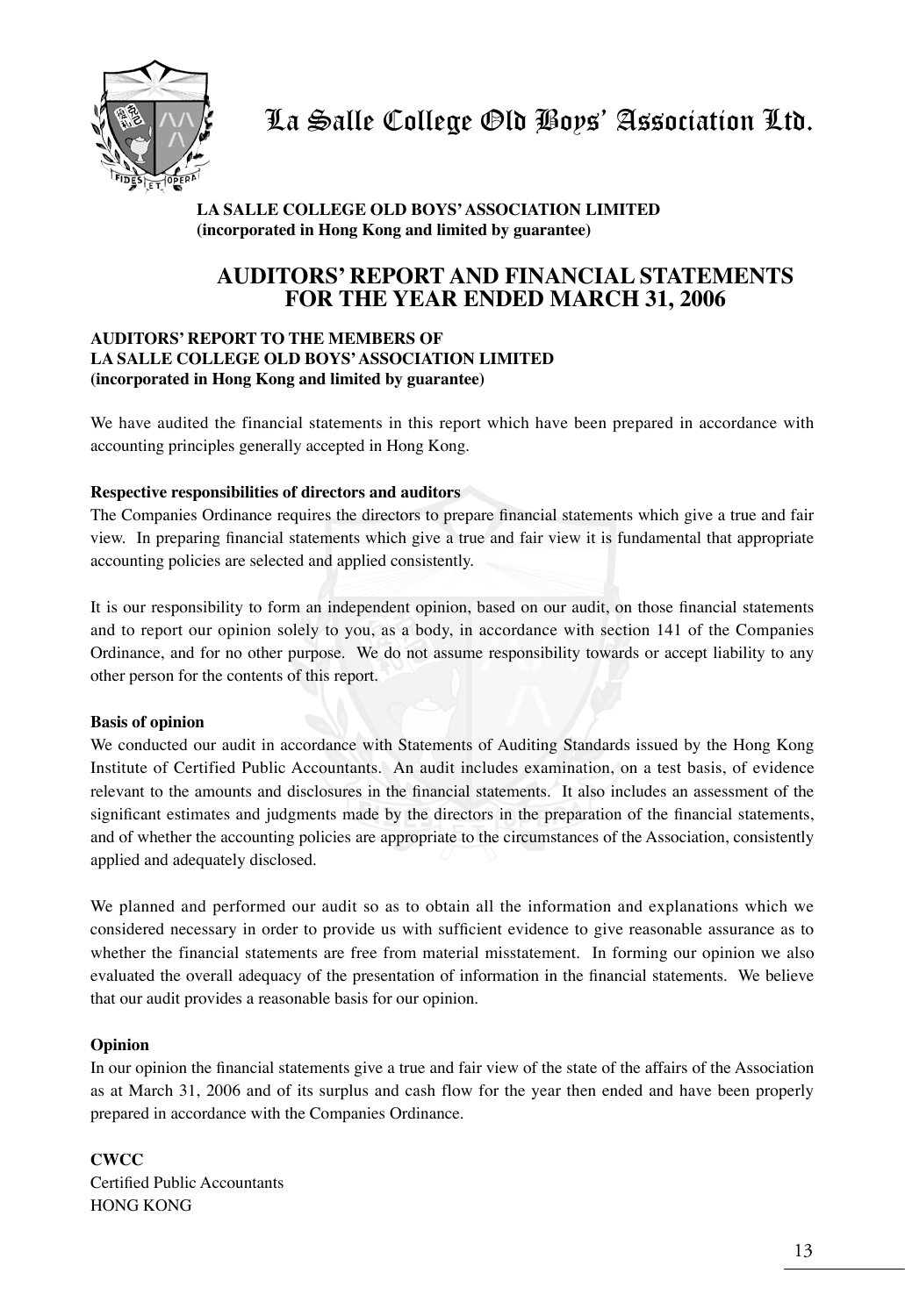

## **LA SALLE COLLEGE OLD BOYS' ASSOCIATION LIMITED (incorporated in Hong Kong and limited by guarantee)**

## **INCOME STATEMENT FOR THE YEAR ENDED MARCH 31, 2006**

|                                                             |      | 2006        | 2005    |
|-------------------------------------------------------------|------|-------------|---------|
| Income:                                                     | Note | <b>HK\$</b> | HK\$    |
|                                                             |      |             |         |
| Dividend income                                             |      | 172,783     | 158,229 |
| Interest income                                             |      | 11,995      | 15      |
| Membership subscriptions                                    |      | 57,750      | 81,200  |
| Profit on sales of shields, ties and souvenirs              | 6    | 57,812      | 28,918  |
| Surplus from various functions, net                         | 7    | 295,156     | 216,522 |
| Surplus on use of sports facilities                         |      |             | 5,290   |
| Donation income                                             |      | 20,000      | 1,091   |
| Donations for heritage functions                            |      |             | 50,000  |
| Donations from the Association affinity credit card holders |      |             |         |
|                                                             |      | 20,900      | 55,634  |
| Rebates received from the Association affinity credit card  |      |             |         |
|                                                             |      | 69,380      | 51,571  |
|                                                             |      |             |         |
|                                                             |      | 705,776     | 648,470 |
|                                                             |      |             |         |
| <b>Expenditure:</b>                                         |      |             |         |
| Bank charges                                                |      | 2,244       | 1,421   |
| Business registration fee                                   |      | 2,600       | 2,600   |
| Credit card promotion expenses *                            |      | 14,860      |         |
| Deficit on use of sports facilities                         |      | 4,620       |         |
| Depreciation                                                |      | 13,005      | 17,482  |
| Donations and sponsorship                                   |      | 74,430      | 213,423 |
| Insurance                                                   |      | 950         | 950     |
| Postage                                                     |      | 28,266      | 37,942  |
| Printing and stationery                                     |      | 45,491      | 56,190  |
| Provision for card shortfall administration expense         |      | 20,000      |         |
| Staff costs                                                 |      | 78,133      | 57,750  |
| Sundry expenses                                             |      | 4,127       | 2,640   |
| Telephone                                                   |      | 1,425       | 1,462   |
| Travel expense                                              |      |             | 522     |
| Website hosting expense                                     |      | 12,000      | 13,770  |
|                                                             |      | 302,151     | 406,152 |
|                                                             |      |             |         |
| Surplus for the year                                        |      | 403,625     | 242,318 |
|                                                             |      |             |         |

\* Credit card promotion expenses included HK\$6,130 for the purchase of welcoming gifts and HK\$8,730 for credit card promotion event of "Movie Night"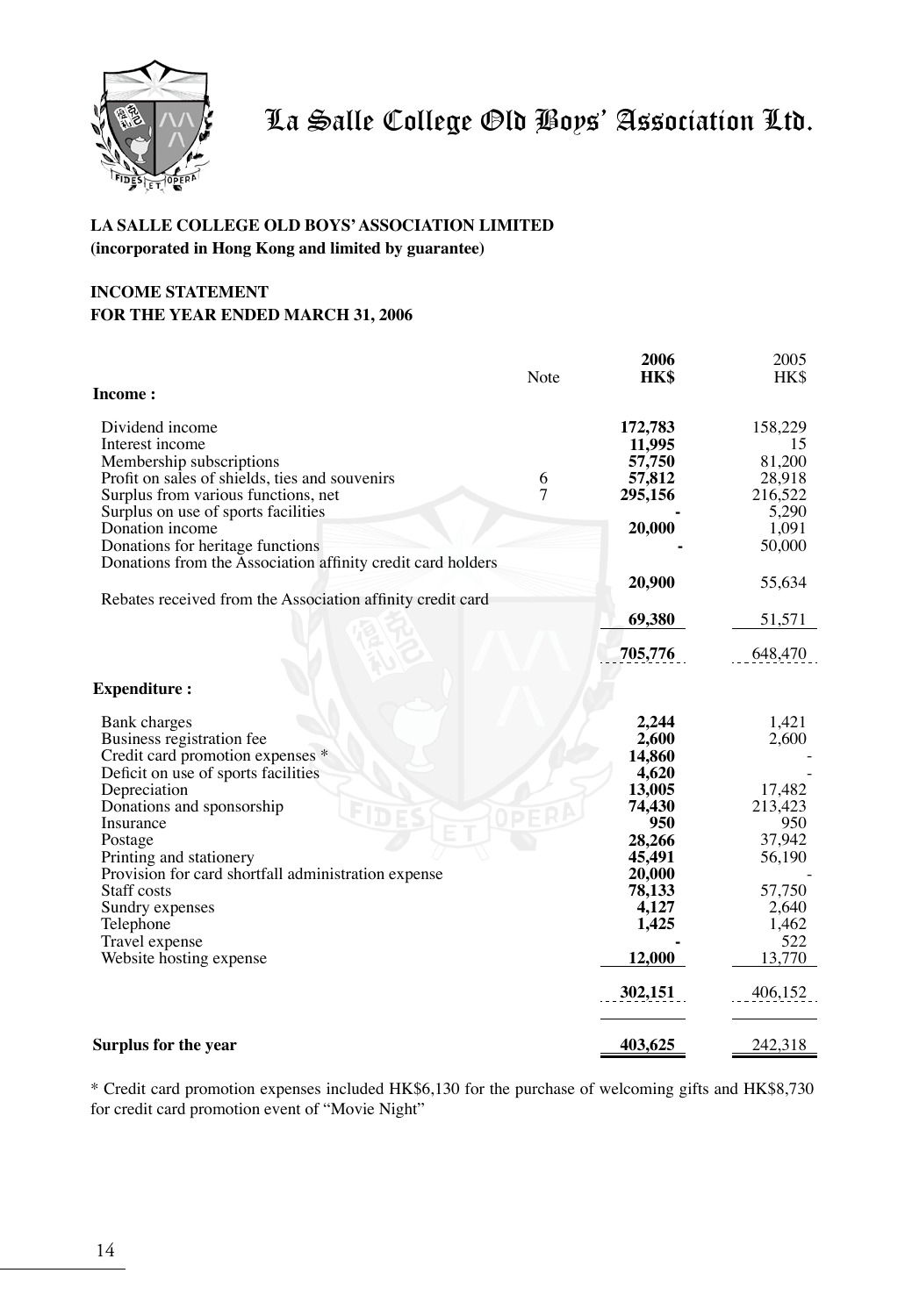

## **LA SALLE COLLEGE OLD BOYS' ASSOCIATION LIMITED (incorporated in Hong Kong and limited by guarantee)**

## **BALANCE SHEET AS AT MARCH 31, 2006**

|                                                                             | Note   | 2006<br>HK\$        | 2005<br>HK\$     |
|-----------------------------------------------------------------------------|--------|---------------------|------------------|
| <b>Non-current assets</b>                                                   |        |                     |                  |
| Property, plant and equipment<br>Available-for-sale financial assets        | 8<br>9 | 17,033<br>4,185,118 | 30,038           |
| Investment securities                                                       | 10     |                     | 110,365          |
|                                                                             |        | 4,202,151           | 140,403          |
| <b>Current assets</b>                                                       |        |                     |                  |
| Inventories                                                                 | 12     | 67,052              | 83,776           |
| Deposits<br>Accounts receivable                                             |        | 8,250<br>43,283     | 21,427<br>72,743 |
| Cash and bank balances                                                      |        | 1,391,469           | 1,023,064        |
|                                                                             |        |                     |                  |
|                                                                             |        | 1,510,054           | 1,201,010        |
| <b>TOTAL ASSETS</b>                                                         |        | 5,712,205           | 1,341,413        |
| <b>EQUITY</b>                                                               |        |                     |                  |
| Accumulated funds                                                           |        | 935,968             | 729,593          |
| Available-for-sale investments reserves                                     |        | 4,074,753           |                  |
| Credit card reserves                                                        |        | 162,625             | 107,205          |
| Heritage reserves<br>La Salle College 75 <sup>th</sup> Anniversary reserves |        | 50,000              | 50,000           |
|                                                                             |        | 141,830             |                  |
| <b>Total equity</b>                                                         |        | 5,365,176           | 886,798          |
| <b>LIABILITIES</b>                                                          |        |                     |                  |
| <b>Current liabilities</b>                                                  |        |                     |                  |
| Accounts payable and accruals                                               |        | 344,529             | 446,915          |
| Deposits received                                                           |        | 2,500               | 7,700            |
| <b>Total liabilities</b>                                                    |        | 347,029             | 454,615          |
|                                                                             |        |                     |                  |
| <b>Total equity and liabilities</b>                                         |        | 5,712,205           | 1,341,413        |
|                                                                             |        |                     |                  |

 **President Honorary Treasurer**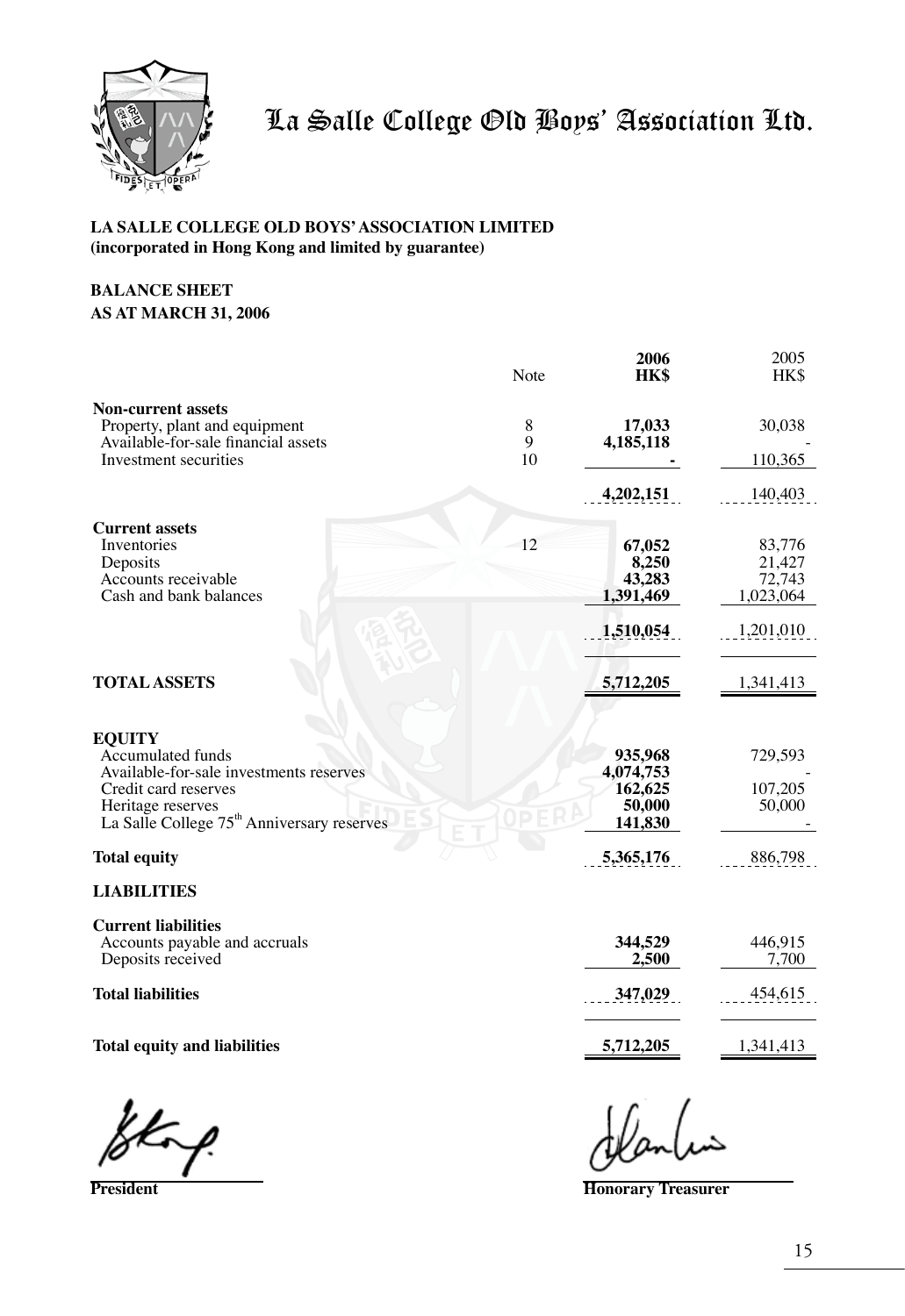

## **LA SALLE COLLEGE OLD BOYS' ASSOCIATION LIMITED (incorporated in Hong Kong and limited by guarantee)**

## **STATEMENT OF CHANGES IN EQUITY FOR THE YEAR ENDED MARCH 31, 2006**

|                                                                                                                  |                                              | Available        |                  | La Salle         |                  |                    |
|------------------------------------------------------------------------------------------------------------------|----------------------------------------------|------------------|------------------|------------------|------------------|--------------------|
|                                                                                                                  |                                              | -for-sale        |                  | College $75th$   |                  |                    |
|                                                                                                                  | Accumulated                                  | investments      | Credit card      | Anniversary      | Heritage         |                    |
|                                                                                                                  | funds<br>HK\$                                | reserves<br>HK\$ | reserves<br>HK\$ | reserves<br>HK\$ | reserves<br>HK\$ | Total<br>HK\$      |
| At April 1, 2004<br>Surplus for the year<br>Transfer to heritage reserves<br>Transfer to credit card reserves    | 644,480<br>242,318<br>(50,000)<br>(107, 205) |                  | 107,205          |                  | 50,000           | 644,480<br>242,318 |
| (note 11)<br>At March 31, 2005                                                                                   | 729,593                                      |                  | 107,205          |                  | 50,000           | 886,798            |
| At April 1, 2005, as previously stated<br>Opening adjustment arising from the<br>adoption of the HKASs 32 and 39 | 729,593                                      |                  | 107,205          |                  | 50,000           | 886,798            |
|                                                                                                                  |                                              | 3,868,558        |                  |                  |                  | 3,868,558          |
| At April 1, 2005, as restated                                                                                    | 729.593                                      | 3,868,558        | 107,205          |                  | 50,000           | 4,755,356          |
| Change in fair value of available-for-<br>sale financial assets                                                  |                                              | 206,195          |                  |                  |                  | 206,195            |
| Surplus for the year<br>Transfer to credit card reserves                                                         | 403.625<br>(55, 420)                         |                  | 55,420           |                  |                  | 403,625            |
| (note 11)<br>Transfer to LSC 75 <sup>th</sup> Anniversary                                                        |                                              |                  |                  |                  |                  |                    |
| reserves                                                                                                         | (141, 830)                                   |                  |                  | 141,830          |                  |                    |
| At March 31, 2006                                                                                                | 935,968                                      | 4,074,753        | 162,625          | 141,830          | 50,000           | 5,365,176          |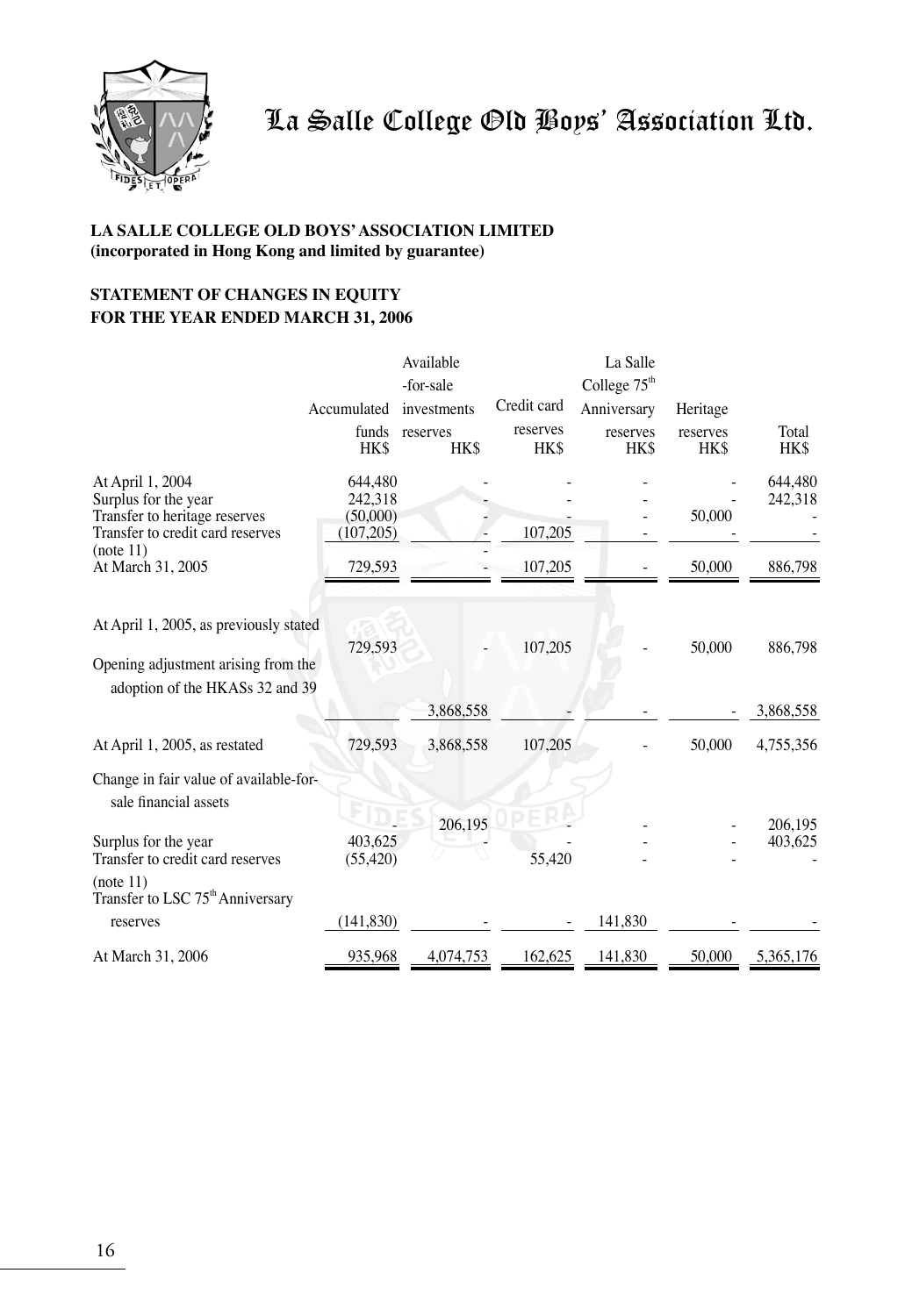

## **LA SALLE COLLEGE OLD BOYS' ASSOCIATION LIMITED (incorporated in Hong Kong and limited by guarantee)**

## **CASH FLOW STATEMENT FOR THE YEAR ENDED MARCH 31, 2006**

|                                                        | 2006       | 2005      |
|--------------------------------------------------------|------------|-----------|
|                                                        | HK\$       | HK\$      |
| <b>Cash flows from operating activities</b>            |            |           |
| Surplus for the year                                   | 403,625    | 242,318   |
| Adjustments for:                                       |            |           |
| Depreciation                                           | 13,005     | 17,482    |
| Interest income                                        | (11,995)   | (15)      |
|                                                        |            |           |
| Operating surplus before working capital change        | 404,635    | 259,785   |
| Decrease in inventories                                | 16,724     | 13.404    |
|                                                        |            |           |
| Decrease / (Increase) in deposits                      | 13,177     | (21, 427) |
| Decrease / (Increase) in accounts receivable           | 29,460     | (64, 223) |
| (Decrease) / Increase in accounts payable and accruals | (102, 386) | 44,295    |
| (Decrease) / Increase in deposit received              | (5,200)    | 2,700     |
| <b>Cash generated from operations</b>                  | 356,410    | 234,534   |
|                                                        |            |           |
| Interest received                                      | 11,995     | 15        |
| Net cash used in operating activities                  | 368,405    | 234.549   |
| <b>Cash flows from investing activities</b>            |            |           |
| Purchase of property, plant and equipment              |            | (41,507)  |
|                                                        |            |           |
| Net cash used in investing activities                  |            | (41,507)  |
| Net increase in cash and cash equivalents              | 368,405    | 193,042   |
|                                                        |            |           |
| Cash and cash equivalents at the beginning of the year | 1,023,064  | 830,022   |
| Cash and cash equivalents at the end of the year       | 1,391,469  | 1,023,064 |
|                                                        |            |           |
| Analysis of the balances of cash and cash equivalents  |            |           |
| Cash and bank balances                                 | 1,391,469  | 1,023,064 |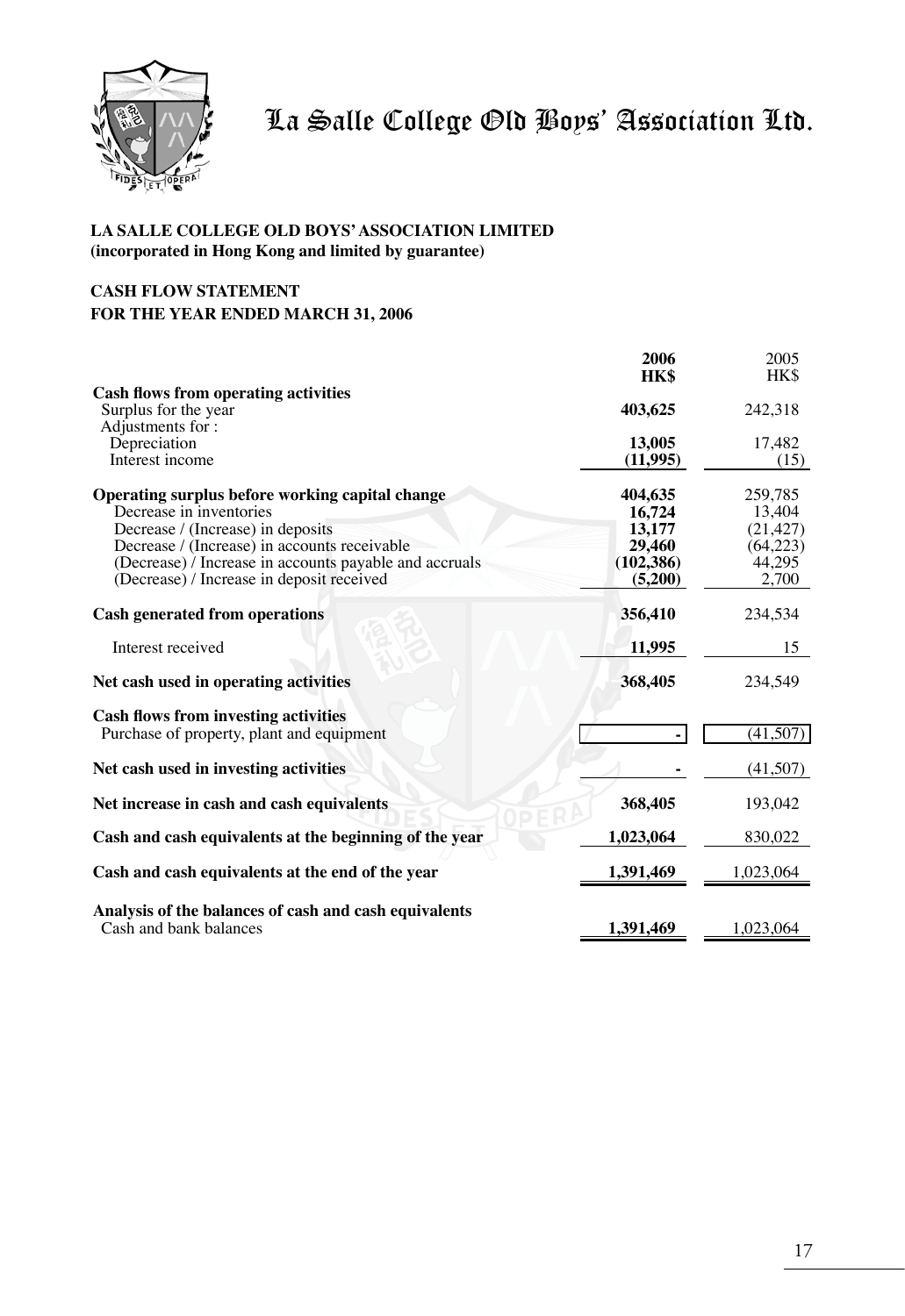

## **LA SALLE COLLEGE OLD BOYS' ASSOCIATION LIMITED (incorporated in Hong Kong and limited by guarantee)**

## **NOTES TO THE FINANCIAL STATEMENTS**

## **1 GENERAL INFORMATION**

La Salle College Old Boys' Association Limited ("the Association") is an Association limited by guarantee and incorporated in Hong Kong. The address of its registered office is 18 La Salle Road, Kowloon, Hong Kong.

The Association is engaged in fostering and promoting close relationship and better understanding among the past and present students of La Salle College in and outside Hong Kong as well as to support La Salle College through event participation and granting of scholarships and prizes.

The financial statements are presented in Hong Kong dollars, which is the same as the functional currency of the Association.

## **2 PRINCIPAL ACCOUNTING POLICIES**

#### **(a) Basis of preparation**

 The financial statements have been prepared in accordance with all applicable Hong Kong Financial Reporting Standards ("HKFRS"), Hong Kong Accounting Standards ("HKAS") and Interpretations (hereinafter collectively referred to as the "HKFRSs") issued by the Hong Kong Institute of Certified Public Accountants.

The financial statements have been prepared under the historical cost convention except for certain financial instruments, which are measured at fair value.

The preparation of financial statements in conformity with HKFRSs requires the use of certain critical accounting estimates. It also requires management to exercise its judgment in the process of applying the Association's accounting policies.

In the current year, the Association has adopted a number of new or revised HKFRSs, which are relevant to its operations and are effective for accounting periods beginning on or after April 1, 2005.

The adoption of the following HKFRS has resulted in changes to the Association's accounting policies that have an effect on how the results for the current or prior accounting periods are prepared and presented.

## Adoption of HKAS 32 "Financial Instruments : Disclosure and Presentation" and HKAS 39 "Financial Instruments : Recognition and Measurement"

The adoption of HKASs 32 and 39 has resulted in a change in the accounting policy for recognition, measurement and disclosure of financial instruments. Until March 31, 2005, investments of the Association were classified as investment securities stated at cost less any provision for impairment losses, if any.

In accordance with HKAS 39, the investments have been reclassified as available-for-sale financial assets. Available-for-sale financial assets are subsequently stated in the balance sheet at fair value.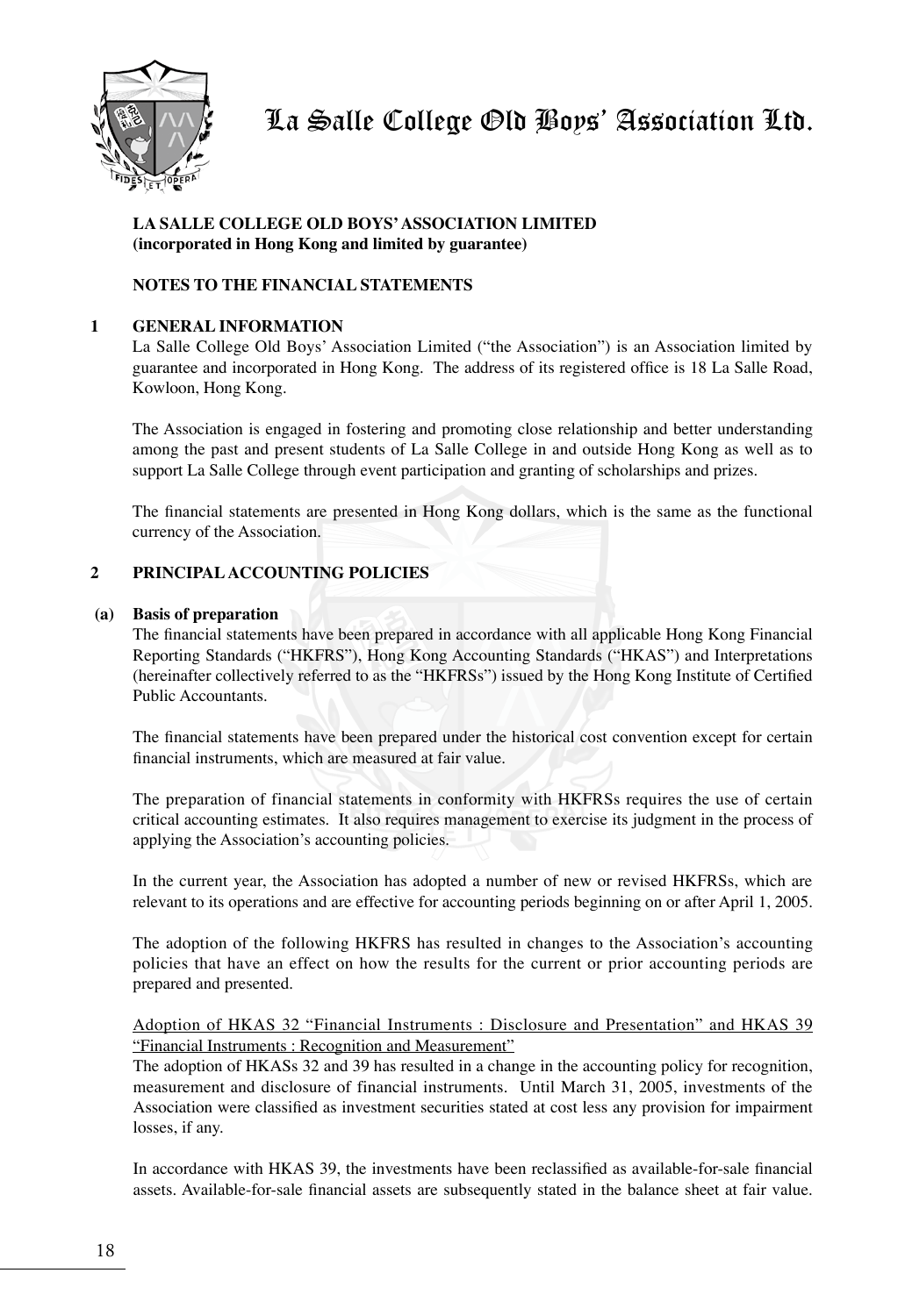

Balance of available-for-sale financial assets at April 1, 2005 were re-measured at fair value with balance adjusted to retained earnings pursuant to the transitional provisions of HKAS 39. Unrealized gains and losses arising from the changes in fair value of available-for-sale are recognized in equity. When securities classified as available-for-sale are derecognized at which time the cumulative gain or loss previously recognized in equity shall be recognized in income statement. When securities classified as available-for-sale are impaired, the cumulative loss that has been recognized directly in equity shall be removed from equity and recognized in income statement.

On the adoption of HKAS 39, the Association's loans and receivables are measured at amortized cost using the effective interest method after initial recognition.

Except for the above, the adoption of other HKFRSs did not result in significant changes to the Association's accounting policy, and has had no material effect on how the results for the current or prior accounting periods are prepared and presented.

The Association has not early applied the new HKFRSs that have been issued but are not yet effective. The directors anticipate that the application of those new HKFRSs will have no material impact on the financial statements of the Association.

## (**b) Property, plant and equipment**

Property, plant and equipment are stated at historical cost less depreciation and impairment losses. Historical cost includes expenditure that is directly attributable to the acquisition of the items.

Subsequent costs are included in the asset's carrying amount or recognized as a separate asset, as appropriate, only when it is probable that future economic benefits associated with the item will flow to the Association and the cost of the item can be measured reliably. All other repairs and maintenance are expensed in the income statement during the financial period in which they are incurred.

Depreciation of property, plant and equipment is calculated using the straight-line method to allocate cost or revalued amounts to their residual values over their estimated useful lives, as follows :

| Office equipment | 20% |
|------------------|-----|
| Computer         | 30% |

 The assets' residual values and useful lives are reviewed, and adjusted if appropriate, at each balance sheet date.

An asset's carrying amount is written down immediately to its recoverable amount if the asset's carrying amount is greater than its estimated recoverable amount.

## **(c) Impairment of assets**

Assets that have an indefinite useful life are not subject to amortization, which are at least tested annually for impairment and are reviewed for impairment whenever events or changes in circumstances indicate that the carrying amount may not be recoverable. Assets that are subject to amortization are reviewed for impairment whenever events or changes in circumstances indicate that the carrying amount may not be recoverable. An impairment loss is recognized for the amount by which the asset's carrying amount exceeds its recoverable amount. The recoverable amount is the higher of an asset's fair value less costs to sell and value in use.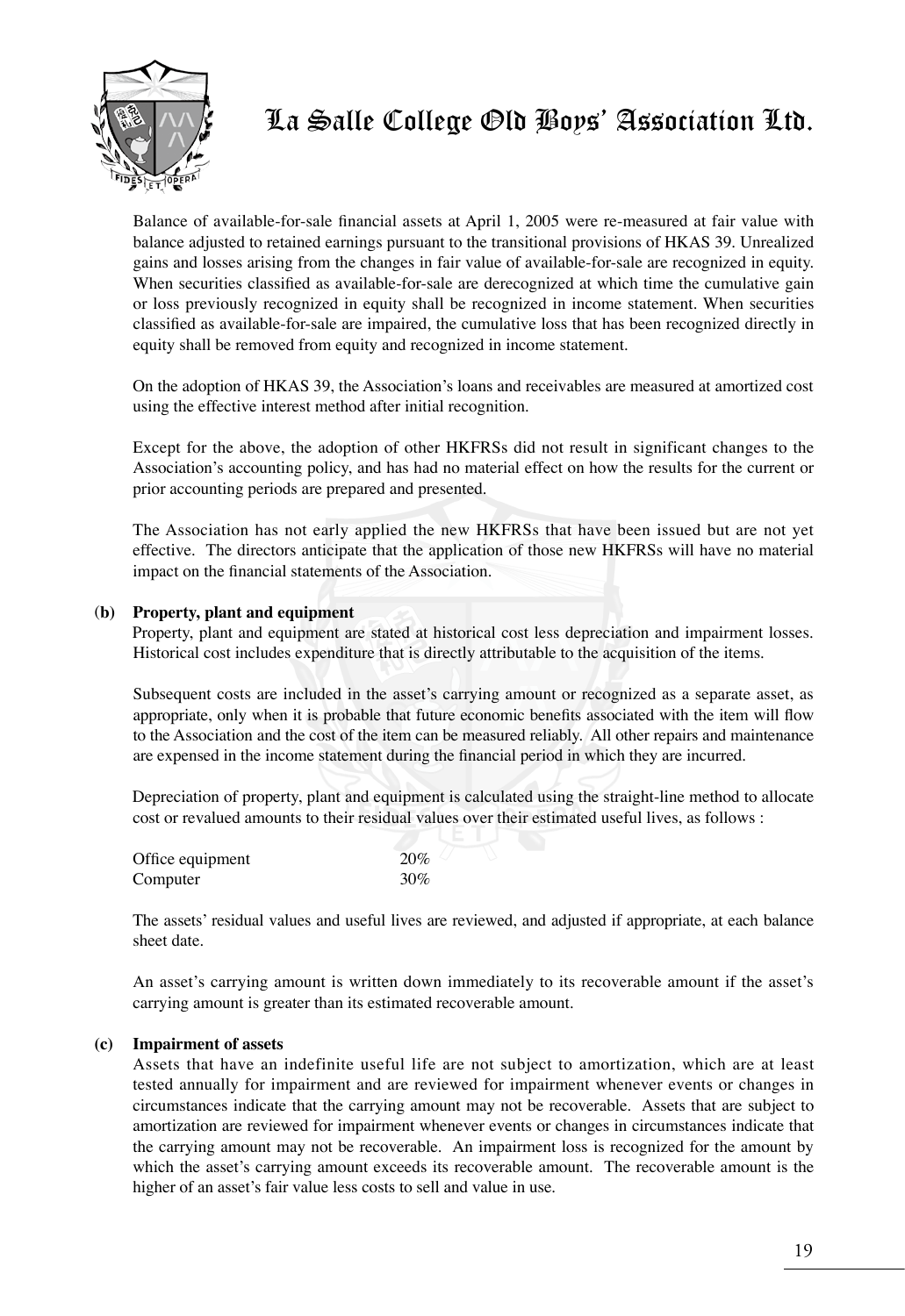

## **(d) Available-for-sale financial assets**

Available-for-sale financial assets are non-derivatives that are either designated or not classified as any of the other categories of financial assets. At each balance sheet date subsequent to initial recognition, available-for-sale financial assets are measured at fair value. Changes in fair value are recognized in equity, until the financial asset is disposed of or is determined to be impaired, at which time, the cumulative gain or loss previously recognized in equity is removed from equity and recognized in the income statement. Impairment losses on available-for-sale equity investments will not be reversed through the income statement in subsequent periods.

## **(e) Inventories**

Inventories, comprising shields, ties and souvenirs, are stated at the lower of cost and net realizable value. Cost is determined on a first in, first out basis represents actual purchase amount. Net realizable value is determined on the basis of anticipated sales proceeds less estimated selling expenses.

#### **(f) Loans and receivables**

Loans and receivables are non-derivative financial assets with fixed or determinable payments that are not quoted in an active market. They arise principally through the provision of goods and services to customers, but also incorporate other types of contractual monetary assets. They are carried at amortized cost using the effective interest method, less any identified impairment loss. An impairment loss is recognized in the income statement when there is objective evidence that the asset is impaired, and is measured as the difference between the asset's carrying amount and the present value of the estimated future cash flows discounted at the original effective interest rate. Impairment loss is reversed in subsequent periods when an increase in the asset's recoverable amount can be related objectively to an event occurring after the impairment was recognized, subject to a restriction that the carrying amount of the asset at the date the impairment is reversed does not exceed what the amortized cost would have been had the impairment not been recognized.

#### **(g) Provisions and contingent liabilities**

A provision is recognized when there is present obligation, legal or constructive, as a result of past events, it is likely that an outflow of resources will be required to settle the obligation, and the amount has been reliably estimated.

Where there are a number of similar obligations, the likelihood that an outflow will be required in settlement is determined by considering the class of obligations as a whole. A provision is recognized even if the likelihood of an outflow with respect to any one item included in the same class of obligations may be small.

Where it is not probable that an outflow of economic benefits will be required, or the amount cannot be estimated reliably, the obligation is disclosed as a contingent liability, unless the probability of outflow of economic benefits is remote. Possible obligations, the existence of which will only be confirmed by the occurrence or non-occurrence of one or more future events, are also disclosed as contingent liabilities unless the probability of outflow of economic benefits is remote.

#### **(h) Revenue recognition**

(i) Membership subscriptions are recognized in the financial year of receipt.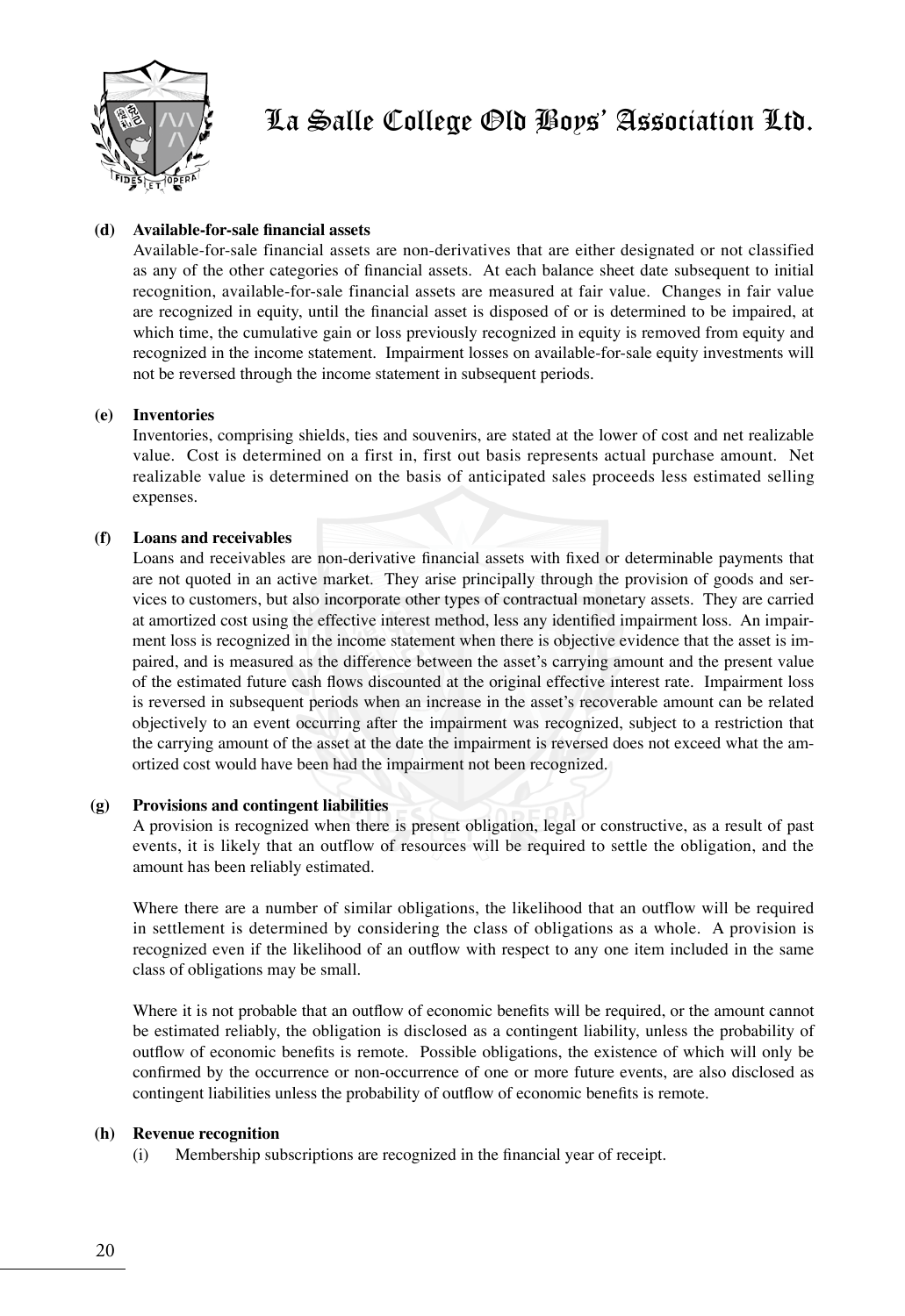

- (ii) Income from sale of stocks and other sundry items is recognized when the significant risks and rewards of ownership of the goods are transferred to the buyers and the Association retains no more effective control over the goods.
- (iii) Income from functions is recognized when the events are completed.
- (iv) Donations, rebates and dividend income are recognized in the year in which they are being received and receivable by the Association.
- (v) Interest income is recognized on a time proportion basis, taking into account the principal amounts outstanding and the interest rates applicable.

## **3 FINANCIAL RISK MANAGMENT**

The Association's major financial instruments are available-for-sale financial assets, accounts receivables, cash and bank balances, and accounts payables and accruals. The Association does not have any written risk management policies and guidelines.

## **(a) Interest rate risk**

As the Association has no interest-bearing borrowing, the Association's operating cash flows are substantially independent of changes in market interest rate.

#### **(b) Credit risk**

The cash and bank balances are deposited with major financial institutions located in Hong Kong. The directors of the Association consider the credit risk for such is minimal. No other financial assets carry a significant exposure to credit risk.

## **(c) Price risk**

The Association's equity instrument is classified as available-for-sale financial assets. The Association is exposed to equity securities price risk.

## **4 DIRECTORS' REMUNERATION**

None of the directors received any emoluments in respect of their services rendered to the Association during the year. (2005 : nil)

## **5 INCOME TAX**

The Association is exempt from Hong Kong profits tax by virtue of Section 24(1) of the Inland Revenue Ordinance.

## **6 PROFIT ON SALES OF SHIELDS, TIES AND SOUVENIRS**

|                      | 2006       | 2005      |
|----------------------|------------|-----------|
|                      | <b>HKS</b> | HK\$      |
| Sales                | 152,288    | 75.257    |
| Less : Cost of sales | (94, 476)  | (46, 339) |
|                      | 57,812     | 28.918    |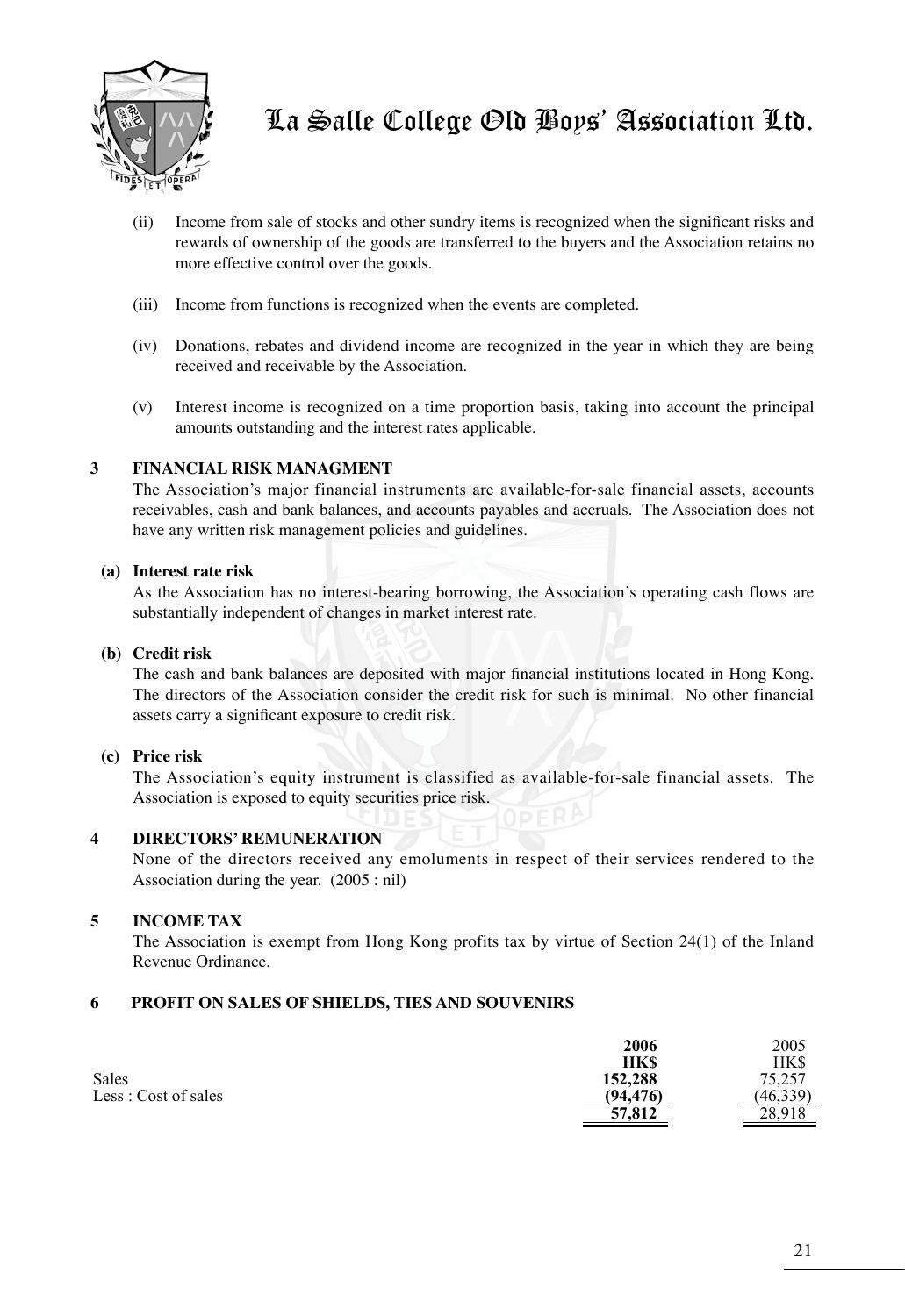

## **7 SURPLUS / (DEFICIT) FROM VARIOUS FUNCTIONS, NET**

|                                  | 2006        |                    |            | 2005      |             |           |
|----------------------------------|-------------|--------------------|------------|-----------|-------------|-----------|
|                                  |             |                    | Surplus /  |           |             | Surplus / |
|                                  | Income      | <b>Expenditure</b> | (Deficit)  | Income    | Expenditure | (Deficit) |
|                                  | <b>HK\$</b> | <b>HK\$</b>        | <b>HKS</b> | HK\$      | <b>HK\$</b> | HK\$      |
| Heritage                         | 44,200      | 42,765             | 1,435      | 17,100    | 19,367      | (2,267)   |
| 7-a-side & soccer events         | 333,398     | 225,554            | 107,844    | 333,000   | 276,219     | 56,781    |
| AGM & dinner                     | 6,450       | 16,068             | (9,618)    | 9,000     | 12,560      | (3,560)   |
| Basketball leagues               | 23,399      | 18,660             | 4,739      | 40,368    | 26,678      | 13,690    |
| Christmas ball                   | 432,453     | 290,623            | 141,830    | 444,504   | 310,833     | 133,671   |
| Golf Tournaments                 | 60,725      | 50,382             | 10,343     | 52,189    | 44,817      | 7,372     |
| <b>Elderly Entertainment Day</b> |             |                    |            | 5,000     | 5,413       | (413)     |
| Spring dinner                    | 123,070     | 91,526             | 31,544     | 117,928   | 108,829     | 9,099     |
| $Soccer - CBC$                   | 24,000      | 19,333             | 4,667      | 11,902    | 11,834      | 68        |
| Tennis Social Doubles            |             |                    |            | 3,100     | 2,696       | 404       |
| PND – Professional network       |             |                    |            |           |             |           |
| development                      | 45,370      | 42,998             | 2,372      | 10,120    | 8,443       | 1,677     |
|                                  | 1,093,065   | 797,909            | 295,156    | 1,044,211 | 827,689     | 216,522   |

## **8 PROPERTY, PLANT AND EQUIPMENT**

|                                 | Office     |            |            |
|---------------------------------|------------|------------|------------|
|                                 | equipment  | Computer   | Total      |
|                                 | <b>HKS</b> | <b>HKS</b> | <b>HKS</b> |
| Cost                            |            |            |            |
| At April 1, 2004                | 26,225     |            | 26,225     |
| Additions                       | 2,148      | 39,359     | 41,507     |
| At March 31, 2005               | 28,373     | 39,359     | 67,732     |
| Additions                       |            |            |            |
| At March 31, 2006               | 28,373     | 39,359     | 67, 732    |
| <b>Accumulated depreciation</b> |            |            |            |
| At April 1, 2004                | 20,212     |            | 20,212     |
| Charge for the year             | 5,674      | 11,808     | 17,482     |
| At March 31, 2005               | 25,886     | 11,808     | 37,694     |
| Charge for the year             | 1,197      | 11,808     | 13,005     |
| At March 31, 2006               | 27,083     | 23,616     | 50,699     |
|                                 |            |            |            |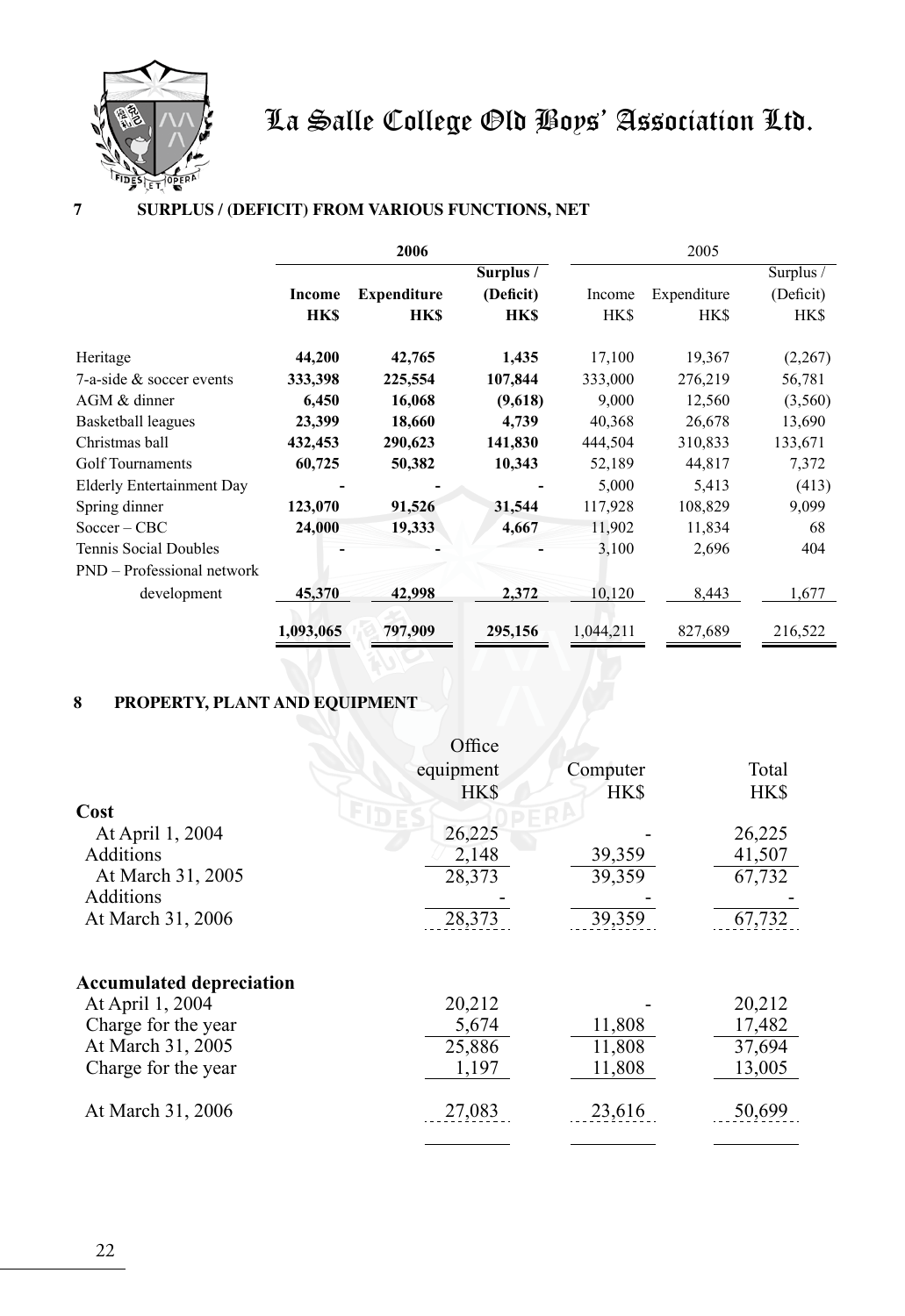

|  | Net book value |
|--|----------------|
|  |                |

| At March 31, 2006                               | 1,290 | 15,743 | 17,033             |
|-------------------------------------------------|-------|--------|--------------------|
| At March 31, 2005                               | 2,487 | 27,551 | 30,038             |
| 9<br><b>AVAILABLE-FOR-SALE FINANCIAL ASSETS</b> |       |        |                    |
|                                                 |       |        | 2006<br><b>HKS</b> |
| At the beginning of the year                    |       |        | 110.365            |

| $\frac{1}{100}$ and $\frac{1}{100}$ and $\frac{1}{100}$ and $\frac{1}{100}$ | <b>*******</b> |
|-----------------------------------------------------------------------------|----------------|
| Opening balance adjustment arising from                                     |                |
| adoption of HKASs 32 and 39                                                 | 3,868,558      |
| Revaluation surplus transfer to equity                                      | 206,195        |
|                                                                             |                |

At the end of the year **4,185,118** 

 Available-for sale financial assets represent the following :-

|                                      |                 | Quantity<br>held   |
|--------------------------------------|-----------------|--------------------|
| Name                                 | Type of stock   | 2006<br><b>HKS</b> |
| <b>HSBC</b> Holdings Plc             | Ordinary shares | 32,218             |
|                                      |                 | 2006<br><b>HKS</b> |
| Equity securities, at market value : |                 |                    |

Listed in Hong Kong **4,185,118**